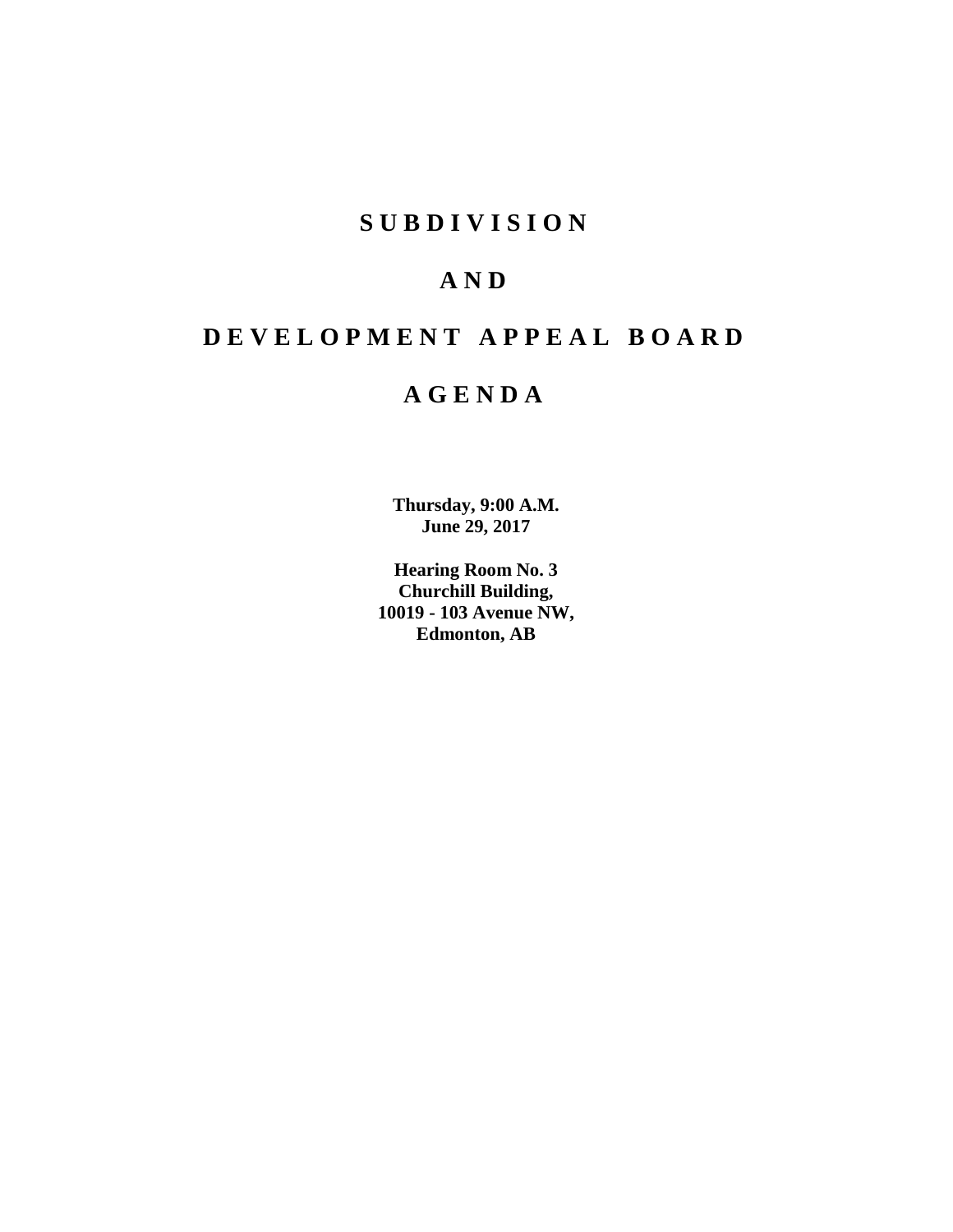# **SUBDIVISION AND DEVELOPMENT APPEAL BOARD HEARING ROOM NO. 3**

|              | <b>NOTE:</b> |               | Unless otherwise stated, all references to "Section numbers" refer to<br>the authority under the Edmonton Zoning Bylaw 12800. |
|--------------|--------------|---------------|-------------------------------------------------------------------------------------------------------------------------------|
|              |              |               | 12410 - 167 Avenue NW<br>Project No.: 240888886-001                                                                           |
|              |              |               | To construct a General Retail Stores and a<br>Restaurants (60 square metres Public Space)<br>Use building                     |
| $\mathbf{H}$ | 10:30 A.M.   | SDAB-D-17-118 |                                                                                                                               |
|              |              |               |                                                                                                                               |
|              |              |               | 11055 - 161 Street NW<br>Project No.: 242120274-004                                                                           |
|              |              |               | To construct a Single Detached House with<br>front veranda and fireplace                                                      |
| L            | 9:00 A.M.    | SDAB-D-17-117 |                                                                                                                               |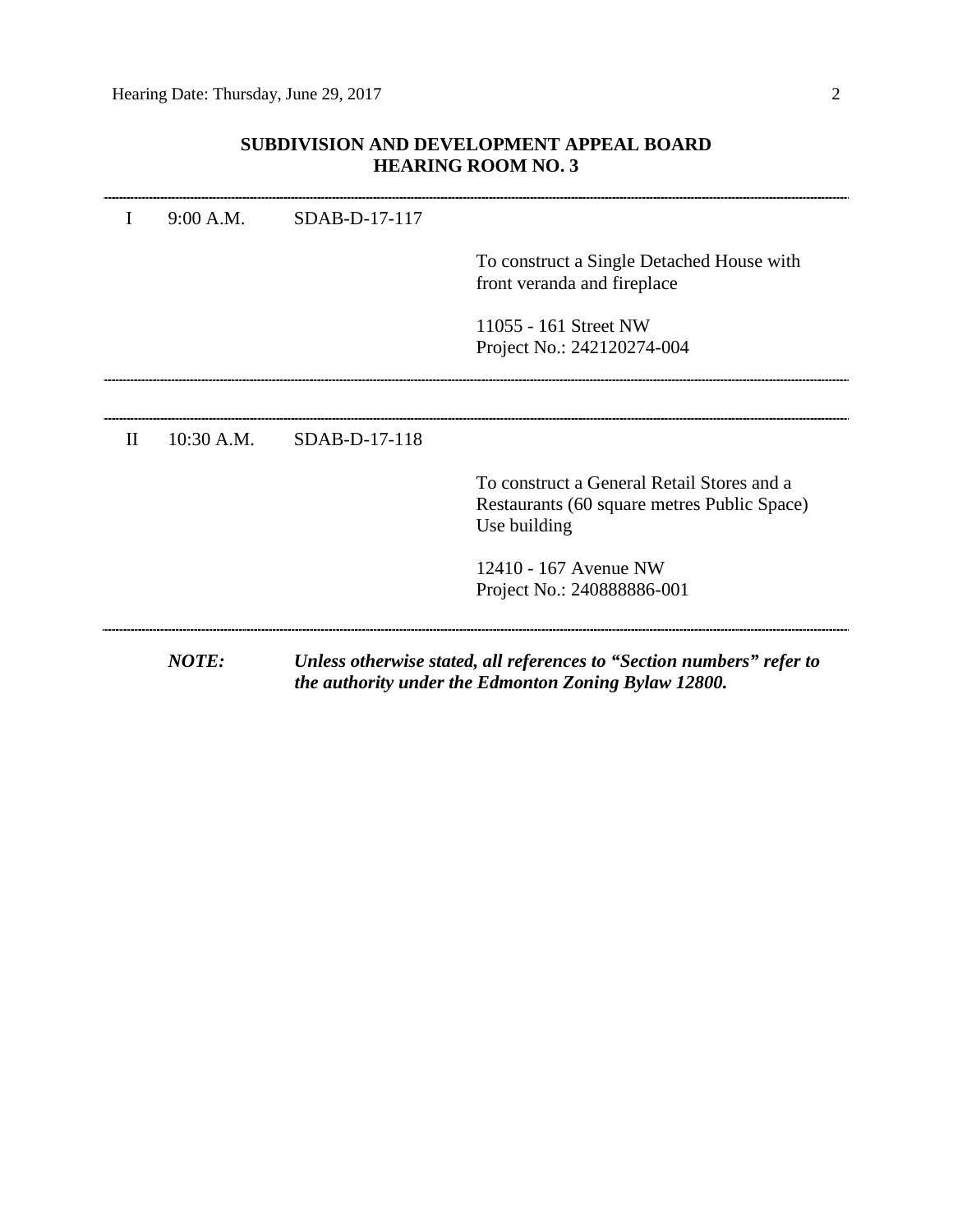| ITEM I: 9:00 A.M. |                                                        | FILE: SDAB-D-17-117                                                   |  |  |  |
|-------------------|--------------------------------------------------------|-----------------------------------------------------------------------|--|--|--|
|                   | AN APPEAL FROM THE DECISION OF THE DEVELOPMENT OFFICER |                                                                       |  |  |  |
|                   | <b>APPELLANT:</b>                                      |                                                                       |  |  |  |
|                   | <b>APPLICATION NO.:</b>                                | 242120274-004                                                         |  |  |  |
|                   | <b>APPLICATION TO:</b>                                 | Construct a Single Detached House with<br>front veranda and fireplace |  |  |  |
|                   | <b>DECISION OF THE</b><br>DEVELOPMENT AUTHORITY:       | Refused                                                               |  |  |  |
|                   | <b>DECISION DATE:</b>                                  | June 1, 2017                                                          |  |  |  |
|                   | <b>DATE OF APPEAL:</b>                                 | June 6, 2017                                                          |  |  |  |
|                   | <b>MUNICIPAL DESCRIPTION</b><br>OF SUBJECT PROPERTY:   | 11055 - 161 Street NW                                                 |  |  |  |
|                   | <b>LEGAL DESCRIPTION:</b>                              | Plan 2778KS Blk 10 Lot 30, Plan 1720974<br>Blk 10 Lot 30A             |  |  |  |
|                   | ZONE:                                                  | RF1-Single Detached Residential Zone                                  |  |  |  |
|                   | <b>OVERLAY:</b>                                        | Mature Neighbourhood Overlay                                          |  |  |  |
|                   | <b>STATUTORY PLAN:</b>                                 | N/A                                                                   |  |  |  |
|                   |                                                        |                                                                       |  |  |  |

# *Grounds for Appeal*

The Appellant provided the following reasons for appealing the decision of the Development Authority:

> The project I presented did not meet the rear setbacks. It is very important to me and my family that we build the house as planed as we are expecting a child and we need the 3rd bedroom.

## *General Matters*

#### **Appeal Information:**

The *Municipal Government Act*, RSA 2000, c M-26 states the following:

**Grounds for Appeal 685(1)** If a development authority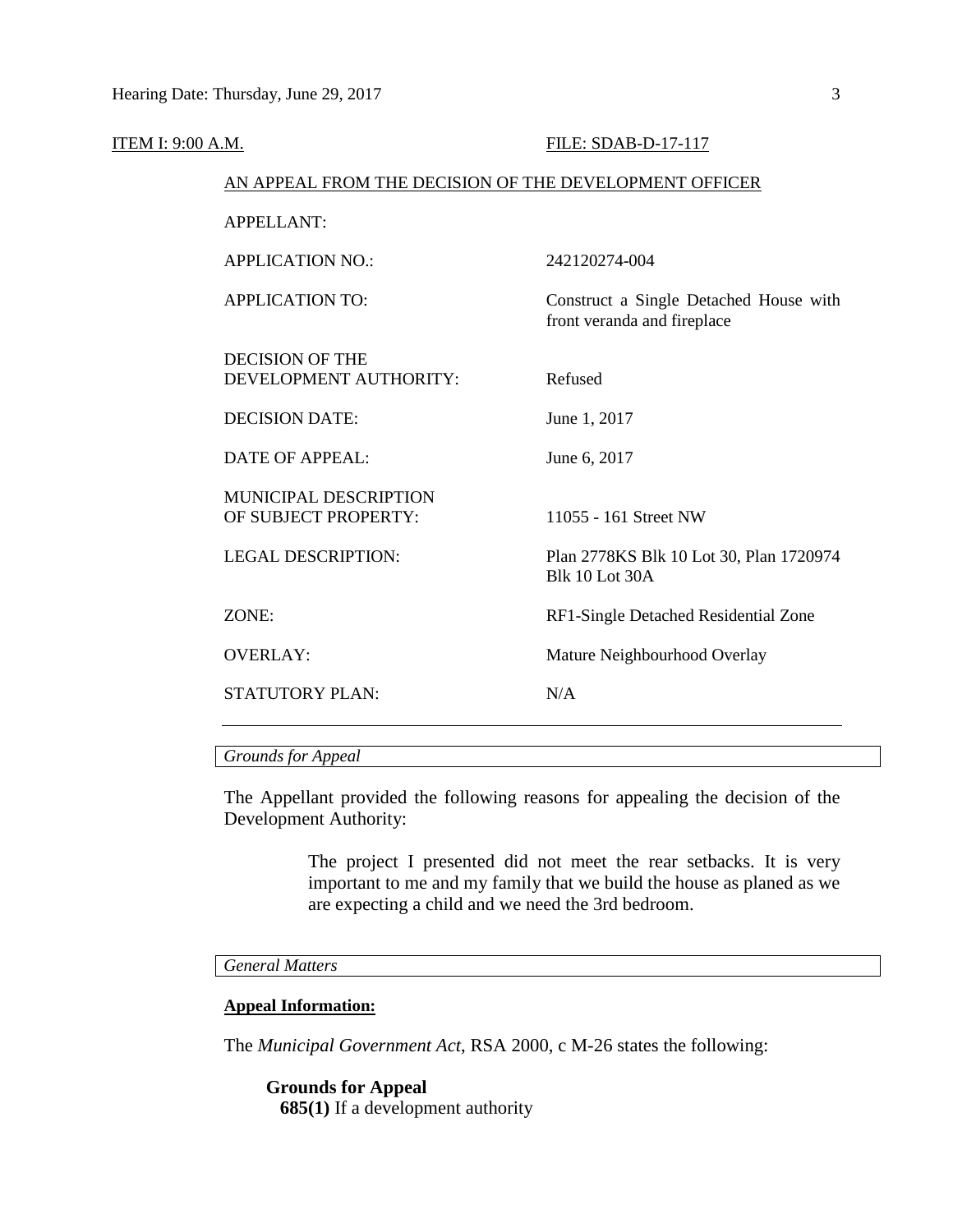- (a) fails or refuses to issue a development permit to a person,
- (b) issues a development permit subject to conditions, or
- (c) issues an order under section 645,

the person applying for the permit or affected by the order under section 645 may appeal to the subdivision and development appeal board.

**(2)** In addition to an applicant under subsection (1), any person affected by an order, decision or development permit made or issued by a development authority may appeal to the subdivision and development appeal board.

#### **Appeals**

- **686(1)** A development appeal to a subdivision and development appeal board is commenced by filing a notice of the appeal, containing reasons, with the board within 14 days,
	- (a) in the case of an appeal made by a person referred to in section 685(1), after
		- (i) the date on which the person is notified of the order or decision or the issuance of the development permit, or

#### **Hearing and Decision**

**687(3)** In determining an appeal, the subdivision and development appeal board

…

- (a.1) must comply with the land use policies and statutory plans and, subject to clause (d), the land use bylaw in effect;
	- …
	- (c) may confirm, revoke or vary the order, decision or development permit or any condition attached to any of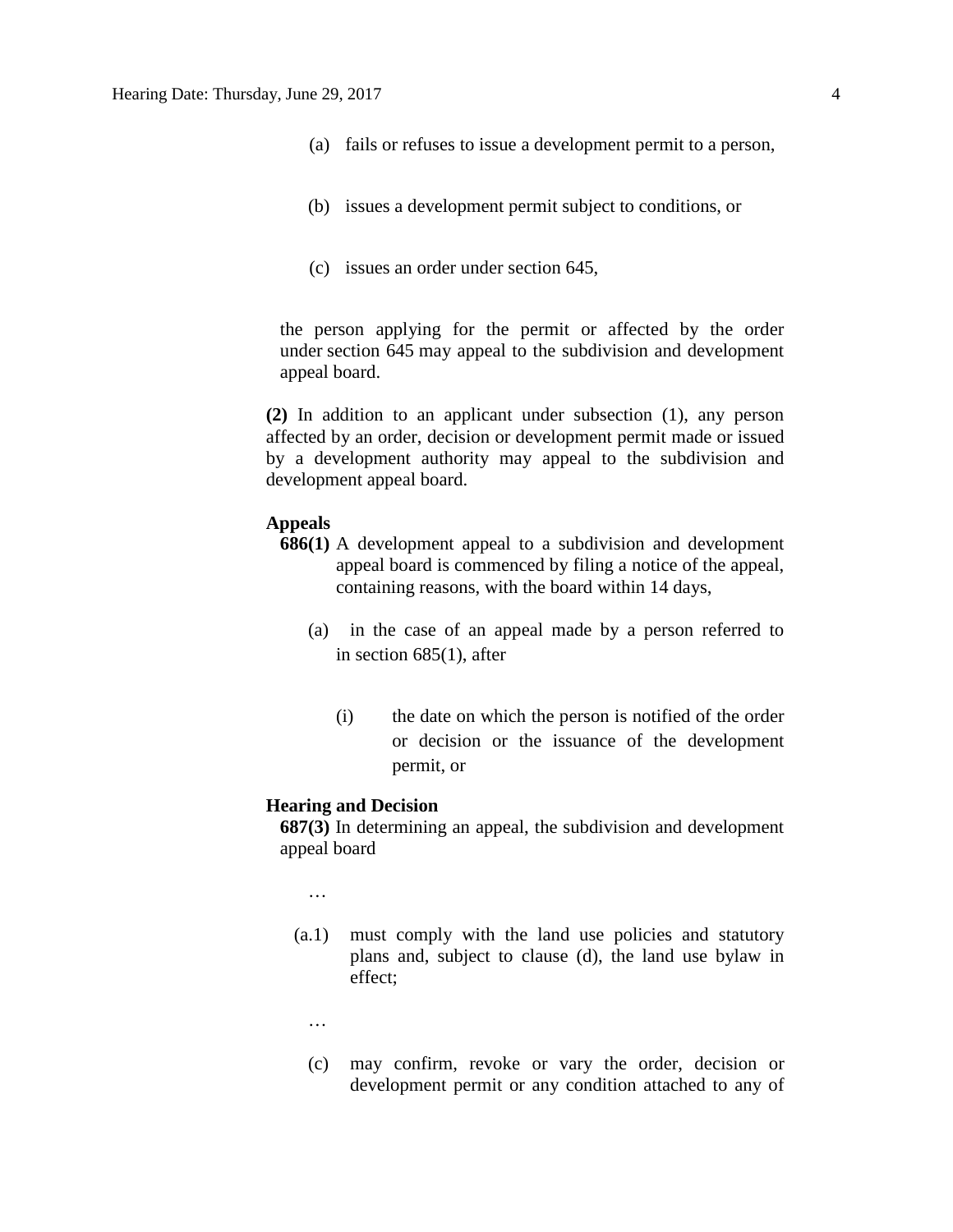them or make or substitute an order, decision or permit of its own;

- (d) may make an order or decision or issue or confirm the issue of a development permit even though the proposed development does not comply with the land use bylaw if, in its opinion,
	- (i) the proposed development would not
		- (A)unduly interfere with the amenities of the neighbourhood, or
		- (B) materially interfere with or affect the use, enjoyment or value of neighbouring parcels of land,

and

(ii) the proposed development conforms with the use prescribed for that land or building in the land use bylaw.

#### **General Provisions from the** *Edmonton Zoning Bylaw:*

Under section 110.2(4), **Single Detached Housing** is a **Permitted Use** in the **RF1 Single Detached Residential Zone.**

Under section 7.2(9), **Single Detached Housing** means:

Development consisting of a building containing only one Dwelling, which is separate from any other Dwelling or building. Where a Secondary Suite is a Permitted or Discretionary Use in a Zone, a building which contains Single Detached Housing may also contain a Secondary Suite. This Use includes Mobile Homes which conform to Section 78 of this Bylaw.

# Section 110.1 states that the **General Purpose** of the **RF1 Single Detached Residential Zone** is:

…to retain Single Detached Housing, while allowing infill on narrow lots, including Secondary Suites under certain conditions.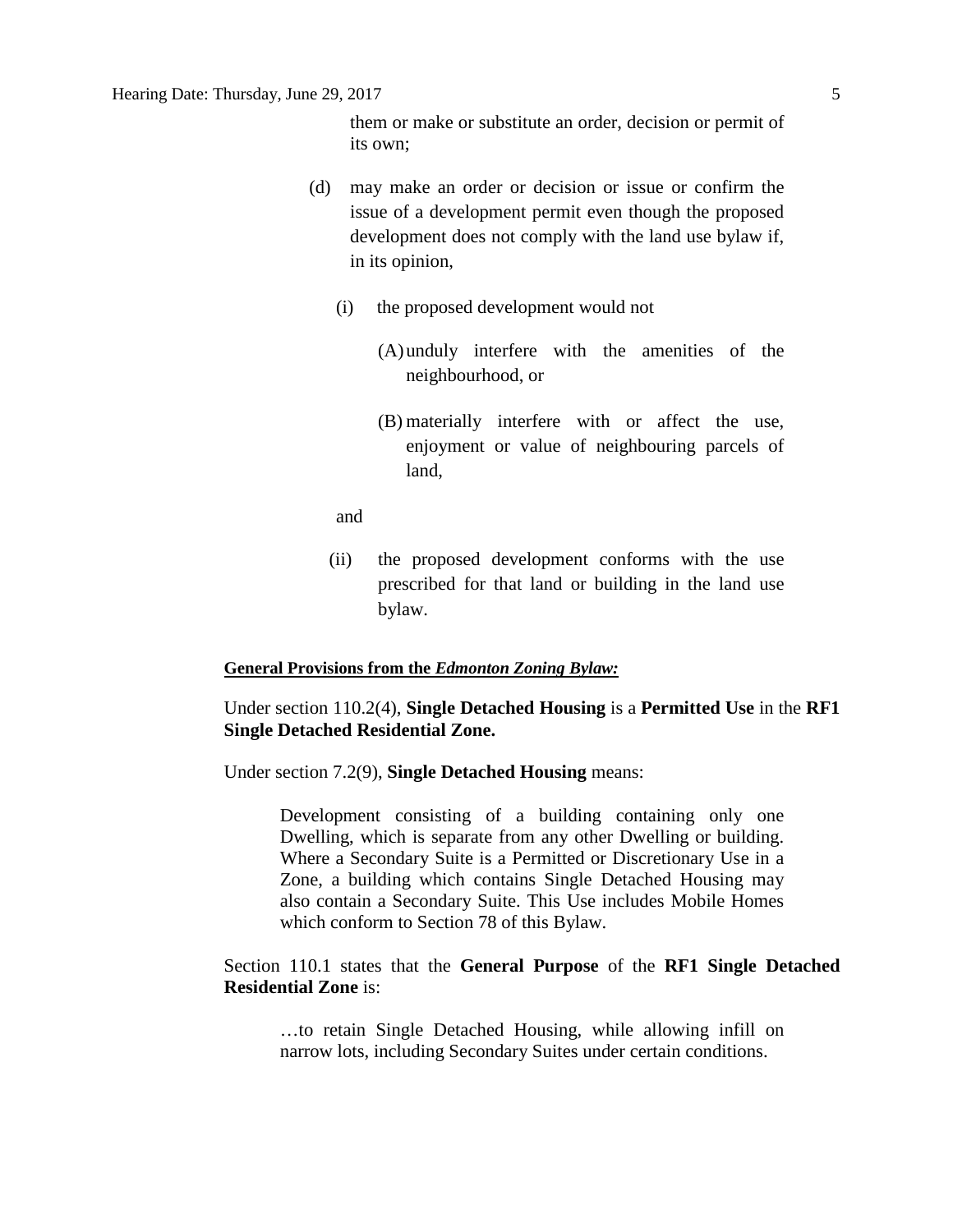…to ensure that new low density development in Edmonton's mature residential neighbourhoods is sensitive in scale to existing development, maintains the traditional character and pedestrianfriendly design of the streetscape, ensures privacy and sunlight penetration on adjacent properties and provides opportunity for discussion between applicants and neighbouring affected parties when a development proposes to vary the Overlay regulations.

#### *Rear Setback*

Section 814.3(5) states the minimum Rear Setback shall be 40 percent of Site depth.

The Site Depth is 37.19 metres. Forty percent of the Site Depth is 14.88 metres.

# **Development Officer's Determination:**

Reduced Rear Setback - The distance from the house to the rear property line (abutting the alley) is 13.11 metres instead of 14.88 metres (Section 814.3(5))

### *Community Consultation*

When a Development Permit application is made and the Development Officer determines that the proposed development does not comply with the regulations contained in this Overlay:

- a. the applicant shall contact the affected parties, being each assessed owner of land wholly or partly located within a distance of 60.0 metres of the Site of the proposed development and the President of each affected Community League;
- b. the applicant shall outline, to the affected parties, any requested variances to the Overlay and solicit their comments on the application;
- c. the applicant shall document any opinions or concerns, expressed by the affected parties, and what modifications were made to address their concerns; and
- d. the applicant shall submit this documentation to the Development Officer no sooner than twenty-one calendar days after giving the information to all affected parties.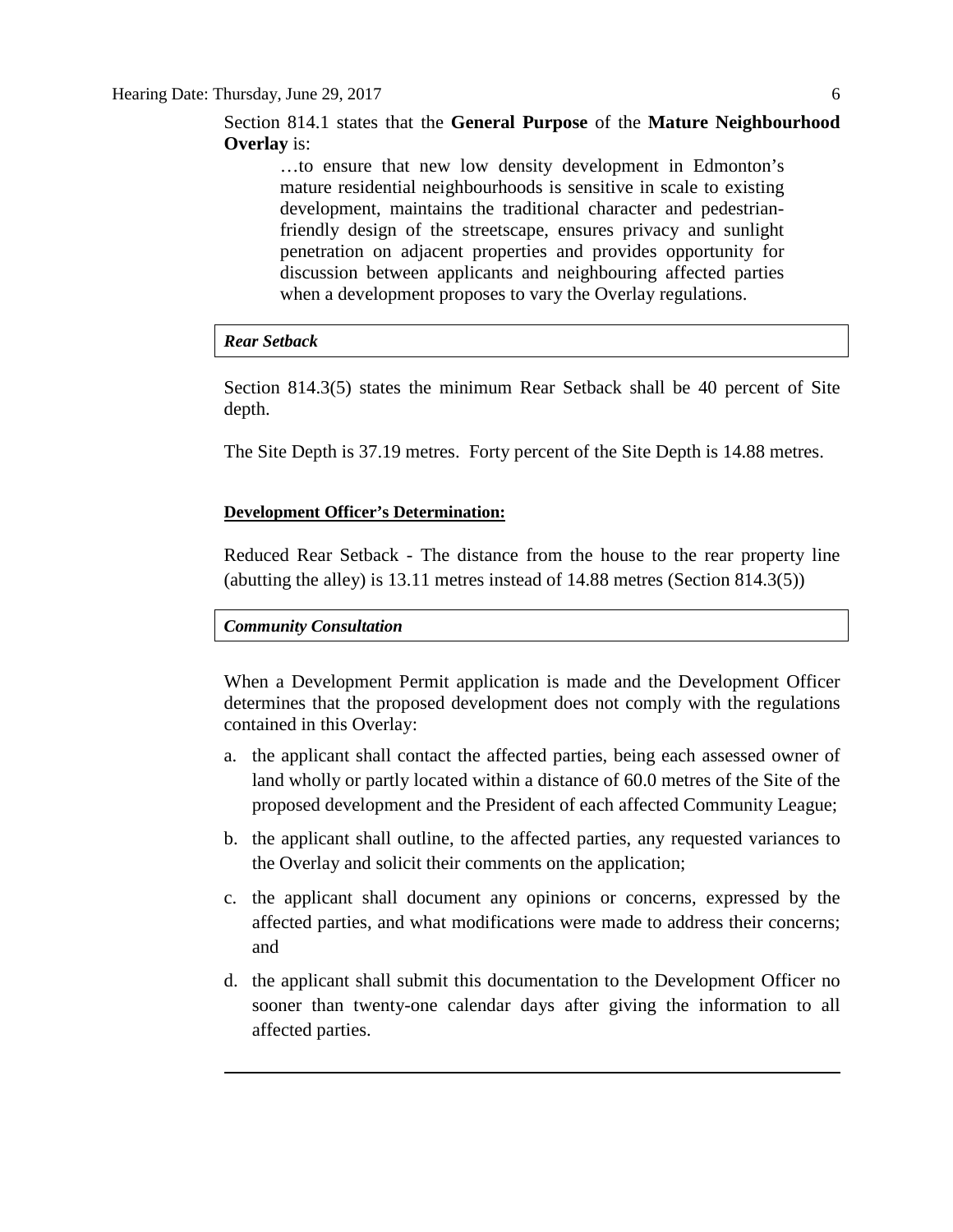#### Notice to Applicant/Appellant

Provincial legislation requires that the Subdivision and Development Appeal Board issue its official decision in writing within fifteen days of the conclusion of the hearing. Bylaw No. 11136 requires that a verbal announcement of the Board's decision shall be made at the conclusion of the hearing of an appeal, but the verbal decision is not final nor binding on the Board until the decision has been given in writing in accordance with the *Municipal Government Act*.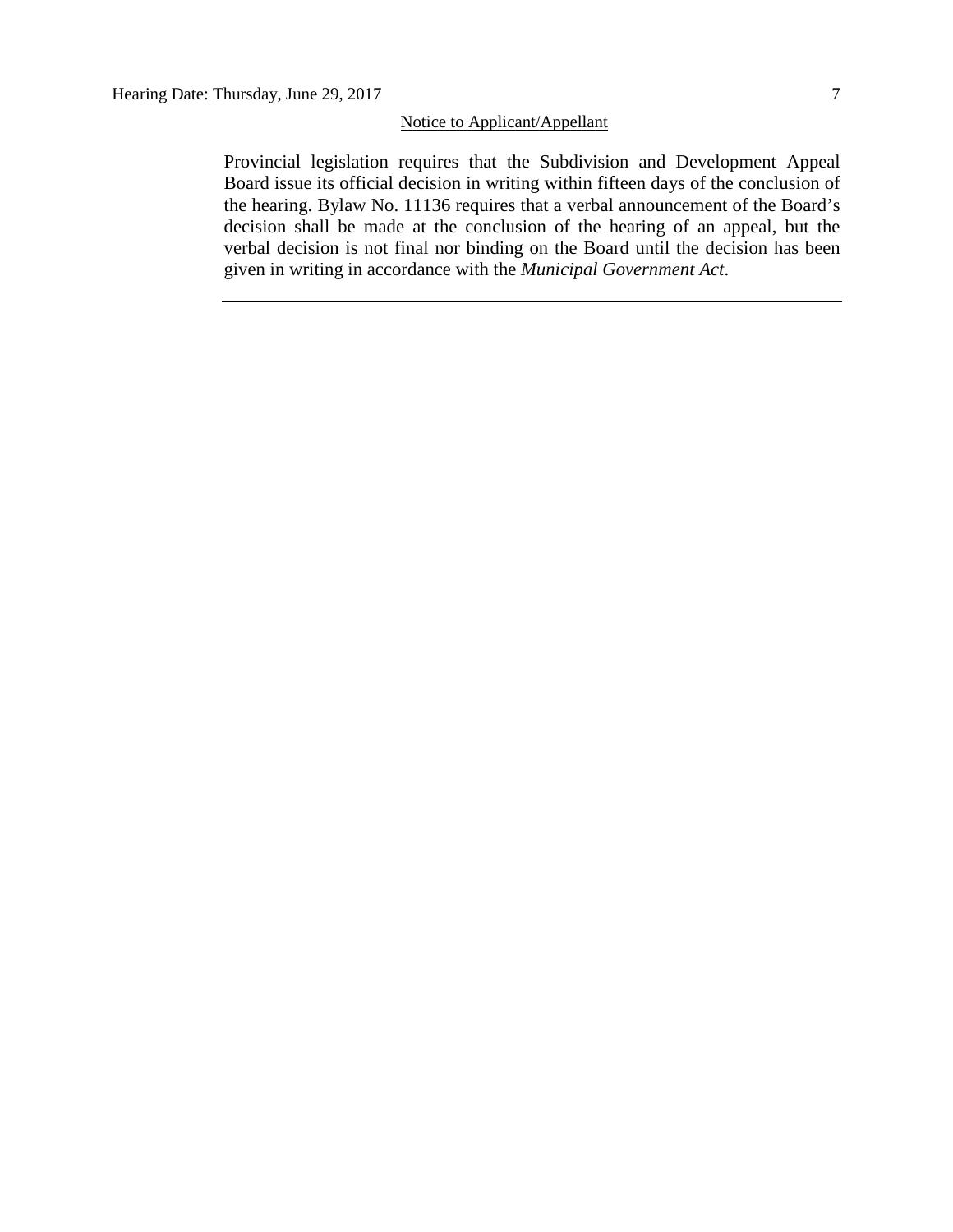| <b>nonfon</b>                                                                                                                                                                                                                                                                                                                                                                                                                                                                              |                                             |                                                                                                                                                                                            | <b>Application Date:</b><br>Printed:<br>Page:               | Project Number: 242120274-004<br>MAR 07, 2017<br>June 1, 2017 at 12:25 PM<br>1 of 2 |  |  |  |
|--------------------------------------------------------------------------------------------------------------------------------------------------------------------------------------------------------------------------------------------------------------------------------------------------------------------------------------------------------------------------------------------------------------------------------------------------------------------------------------------|---------------------------------------------|--------------------------------------------------------------------------------------------------------------------------------------------------------------------------------------------|-------------------------------------------------------------|-------------------------------------------------------------------------------------|--|--|--|
| <b>Application for</b><br><b>House Development and Building Permit</b>                                                                                                                                                                                                                                                                                                                                                                                                                     |                                             |                                                                                                                                                                                            |                                                             |                                                                                     |  |  |  |
| This document is a record of a Development Permit and/or Building Permit application, and a record of the decision for the undertaking<br>described below, subject to the limitations and conditions of this permit, of the Edmonton Zoning Bylaw 12800 as amended, Safety Codes<br>Act RSA 2000, Safety Codes Act Permit Regulation, Alberta Building Code 2006 and City of Edmonton Bylaw 15894 Safety Codes Permit                                                                      |                                             |                                                                                                                                                                                            |                                                             |                                                                                     |  |  |  |
| Applicant                                                                                                                                                                                                                                                                                                                                                                                                                                                                                  |                                             | Property Address(es) and Legal Description(s)<br>11055 - 161 STREET NW<br>Plan 2778KS Blk 10 Lot 30<br>11055 - 161 STREET NW<br>Plan 1720974 Blk 10 Lot 30A<br>Location(s) of Work         |                                                             |                                                                                     |  |  |  |
|                                                                                                                                                                                                                                                                                                                                                                                                                                                                                            | Suite:                                      | Entryway: 11055 - 161 STREET NW                                                                                                                                                            | BSMT, 11055 - 161 STREET NW                                 |                                                                                     |  |  |  |
|                                                                                                                                                                                                                                                                                                                                                                                                                                                                                            |                                             | Building: 11055 - 161 STREET NW                                                                                                                                                            |                                                             |                                                                                     |  |  |  |
| Scope of Application<br>To construct a Single Detached House with front veranda and fireplace.                                                                                                                                                                                                                                                                                                                                                                                             |                                             |                                                                                                                                                                                            |                                                             |                                                                                     |  |  |  |
| <b>Permit Details</b>                                                                                                                                                                                                                                                                                                                                                                                                                                                                      |                                             |                                                                                                                                                                                            |                                                             |                                                                                     |  |  |  |
| Affected Floor Area (sq. ft.): 1678<br>Class of Permit: Class B<br>Front Yard (m): 8.58<br>Rear Yard (m): 13.11<br>Side Yard, left (m): 1.22<br>Site Area (sq. m.): 567.12<br>Site Width (m): 15.24                                                                                                                                                                                                                                                                                        |                                             | Building Height to Midpoint (m): 7.39<br>Dwelling Type: Single Detached House<br>Home Design Type:<br>Secondary Suite Included ?: Y<br>Side Yard, right (m): 8.84<br>Site Depth (m): 37.19 | Stat. Plan Overlay/Annex Area: Mature Neighbourhood Overlay |                                                                                     |  |  |  |
| I/We certify that the above noted details are correct.                                                                                                                                                                                                                                                                                                                                                                                                                                     |                                             |                                                                                                                                                                                            |                                                             |                                                                                     |  |  |  |
| Applicant signature:                                                                                                                                                                                                                                                                                                                                                                                                                                                                       |                                             |                                                                                                                                                                                            |                                                             |                                                                                     |  |  |  |
| <b>Development Application Decision</b><br>Refused<br><b>Reason for Refusal</b><br>1. Reduced Rear Setback - The distance from the house to the rear property line (abutting the alley) is 13.11m instead of 14.88m<br>(Section 814.3(5))<br><b>Rights of Appeal</b><br>The Applicant has the right of appeal within 14 days of receiving notice of the Development Application Decision, as outlined in<br>Chapter 24, Section 683 through 689 of the Municipal Government Amendment Act. |                                             |                                                                                                                                                                                            |                                                             |                                                                                     |  |  |  |
| Issue Date: Jun 01, 2017<br>Development Authority: LANGILLE, BRANDON                                                                                                                                                                                                                                                                                                                                                                                                                       |                                             |                                                                                                                                                                                            | Signature:                                                  |                                                                                     |  |  |  |
| Fees<br><b>Fee Amount</b><br>Sanitary Sewer Trunk Fund<br>\$0.00<br><b>Electrical Safety Codes Fee</b><br>\$15.34                                                                                                                                                                                                                                                                                                                                                                          | <b>Amount Paid</b><br>\$1,566.00<br>\$15.34 | Receipt#<br>03965556<br>03965556                                                                                                                                                           | Date Paid<br>Mar 07, 2017<br>Mar 07, 2017                   |                                                                                     |  |  |  |
| Electrical Fees (House)<br>\$271.00<br>Water Usage Fee<br>\$44.77                                                                                                                                                                                                                                                                                                                                                                                                                          | \$271.00<br>\$44.77                         | 03965556<br>03965556                                                                                                                                                                       | Mar 07, 2017<br>Mar 07, 2017                                |                                                                                     |  |  |  |
|                                                                                                                                                                                                                                                                                                                                                                                                                                                                                            | THIS IS NOT A PERMIT                        |                                                                                                                                                                                            |                                                             |                                                                                     |  |  |  |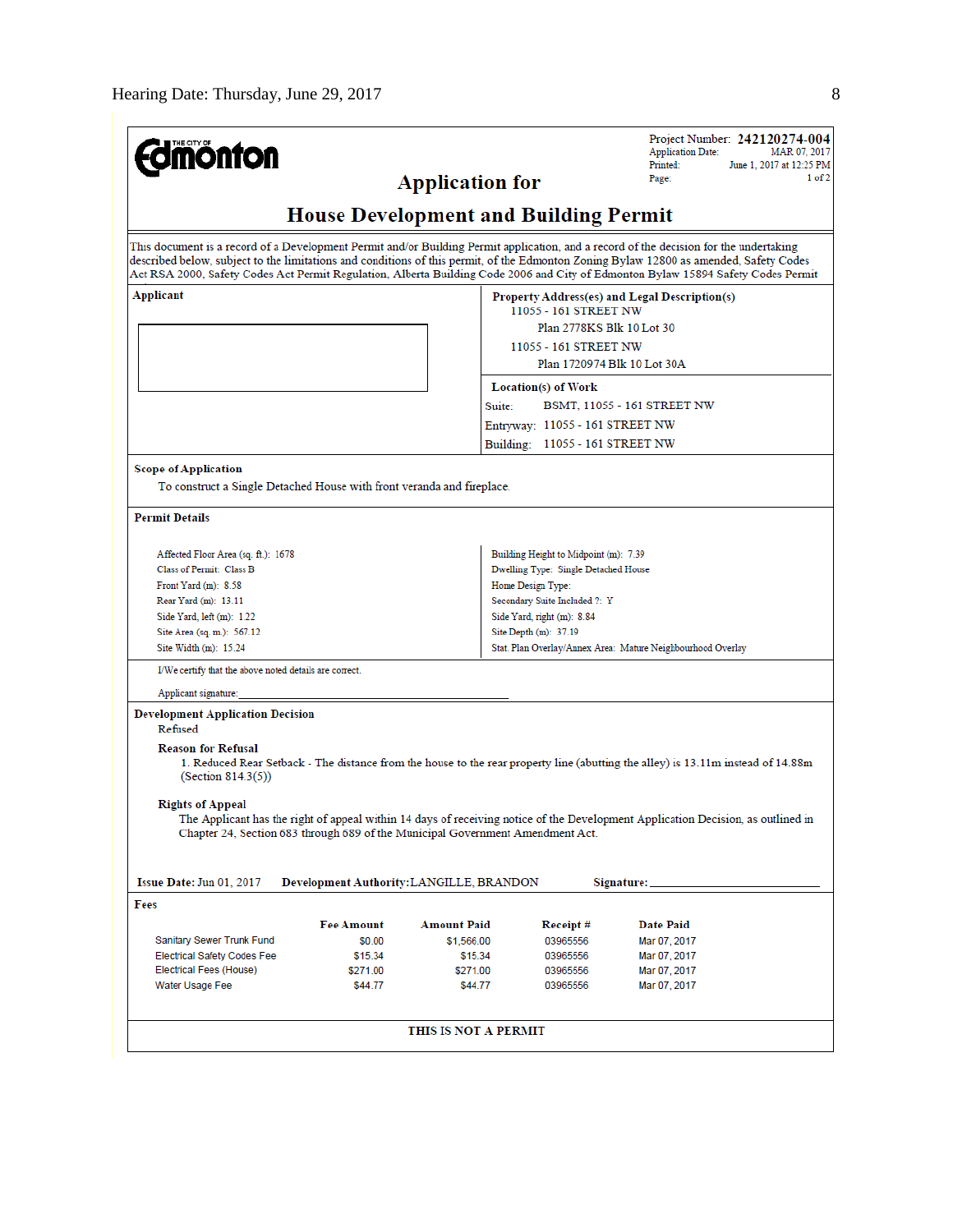| <b>dmönton</b>                                                       |                                        | <b>Application for</b>                    |                                  | <b>Application Date:</b><br>Printed:<br>Page:    | Project Number: 242120274-004<br>MAR 07, 2017<br>June 1, 2017 at 12:25 PM<br>$2$ of $2$ |  |
|----------------------------------------------------------------------|----------------------------------------|-------------------------------------------|----------------------------------|--------------------------------------------------|-----------------------------------------------------------------------------------------|--|
|                                                                      |                                        |                                           |                                  |                                                  |                                                                                         |  |
| <b>House Development and Building Permit</b>                         |                                        |                                           |                                  |                                                  |                                                                                         |  |
| Fees                                                                 |                                        |                                           |                                  |                                                  |                                                                                         |  |
| Sec Suite SSTC Fee<br>Electrical Fee (Service)                       | <b>Fee Amount</b><br>\$0.00<br>\$79.00 | <b>Amount Paid</b><br>\$693.00<br>\$79.00 | Receipt#<br>03965556<br>03965556 | <b>Date Paid</b><br>Mar 07, 2017<br>Mar 07, 2017 |                                                                                         |  |
| Lot Grading Fee<br>Safety Codes Fee                                  | \$140.00<br>\$65.72                    | \$140.00<br>\$65.72                       | 03965556<br>03965556             | Mar 07, 2017<br>Mar 07, 2017                     |                                                                                         |  |
| <b>Building Permit Fee</b><br>Sanitary Sewer Single/Duplex<br>Refund | \$1,643.00<br>( \$693.00)              | \$1,643.00                                | 03965556                         | Mar 07, 2017                                     |                                                                                         |  |
| Total GST Amount:<br><b>Totals for Permit:</b>                       | \$0.00<br>\$1,565.83                   | \$4,517.83                                |                                  |                                                  |                                                                                         |  |
| (overpaid by \$2,952.00                                              |                                        |                                           |                                  |                                                  |                                                                                         |  |
|                                                                      |                                        |                                           |                                  |                                                  |                                                                                         |  |
|                                                                      |                                        |                                           |                                  |                                                  |                                                                                         |  |
|                                                                      |                                        |                                           |                                  |                                                  |                                                                                         |  |
|                                                                      |                                        |                                           |                                  |                                                  |                                                                                         |  |
|                                                                      |                                        |                                           |                                  |                                                  |                                                                                         |  |
|                                                                      |                                        |                                           |                                  |                                                  |                                                                                         |  |
|                                                                      |                                        |                                           |                                  |                                                  |                                                                                         |  |
|                                                                      |                                        |                                           |                                  |                                                  |                                                                                         |  |
|                                                                      |                                        |                                           |                                  |                                                  |                                                                                         |  |
|                                                                      |                                        |                                           |                                  |                                                  |                                                                                         |  |
|                                                                      |                                        |                                           |                                  |                                                  |                                                                                         |  |
|                                                                      |                                        |                                           |                                  |                                                  |                                                                                         |  |
|                                                                      |                                        |                                           |                                  |                                                  |                                                                                         |  |
|                                                                      |                                        |                                           |                                  |                                                  |                                                                                         |  |
|                                                                      |                                        | THIS IS NOT A PERMIT                      |                                  |                                                  |                                                                                         |  |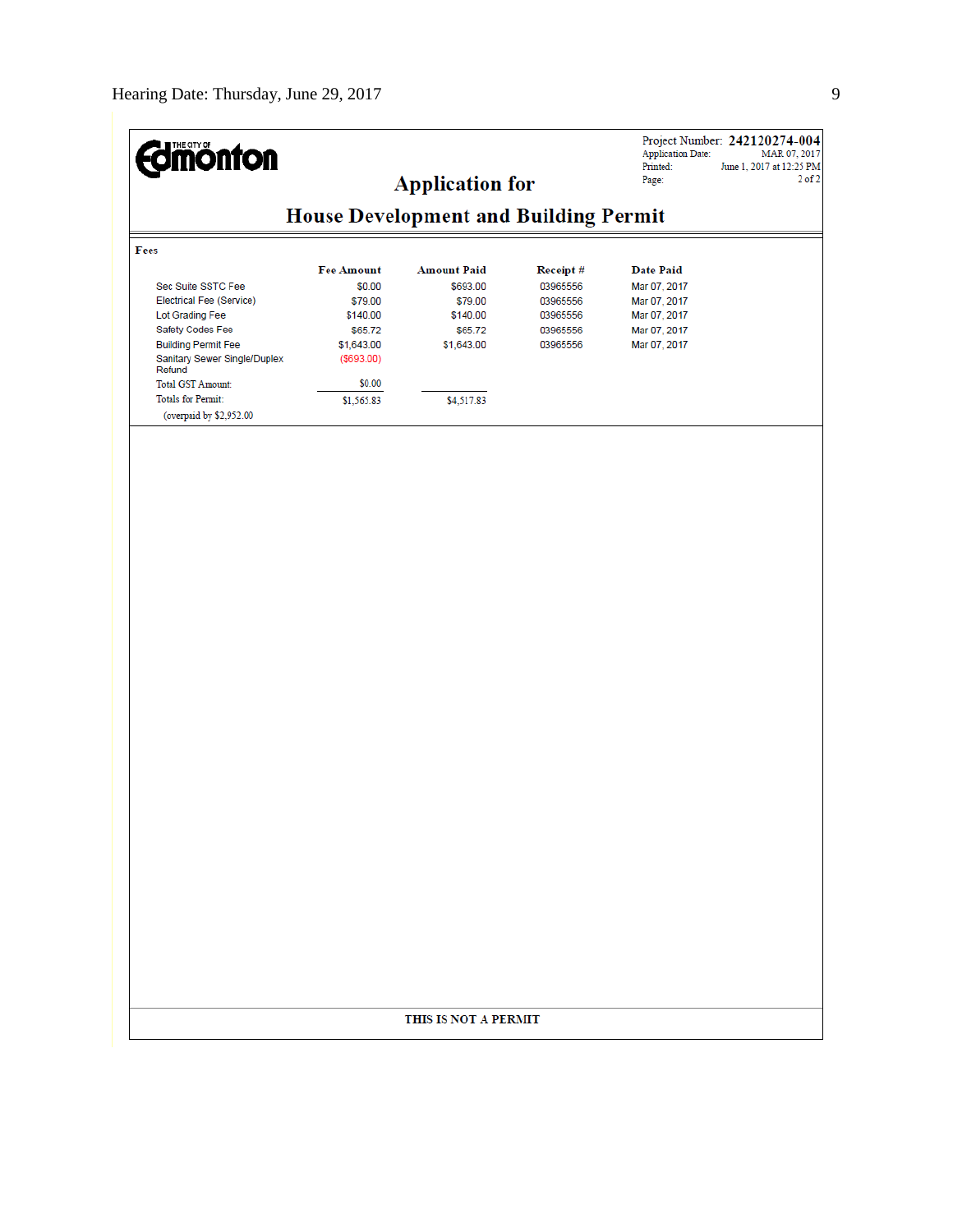

N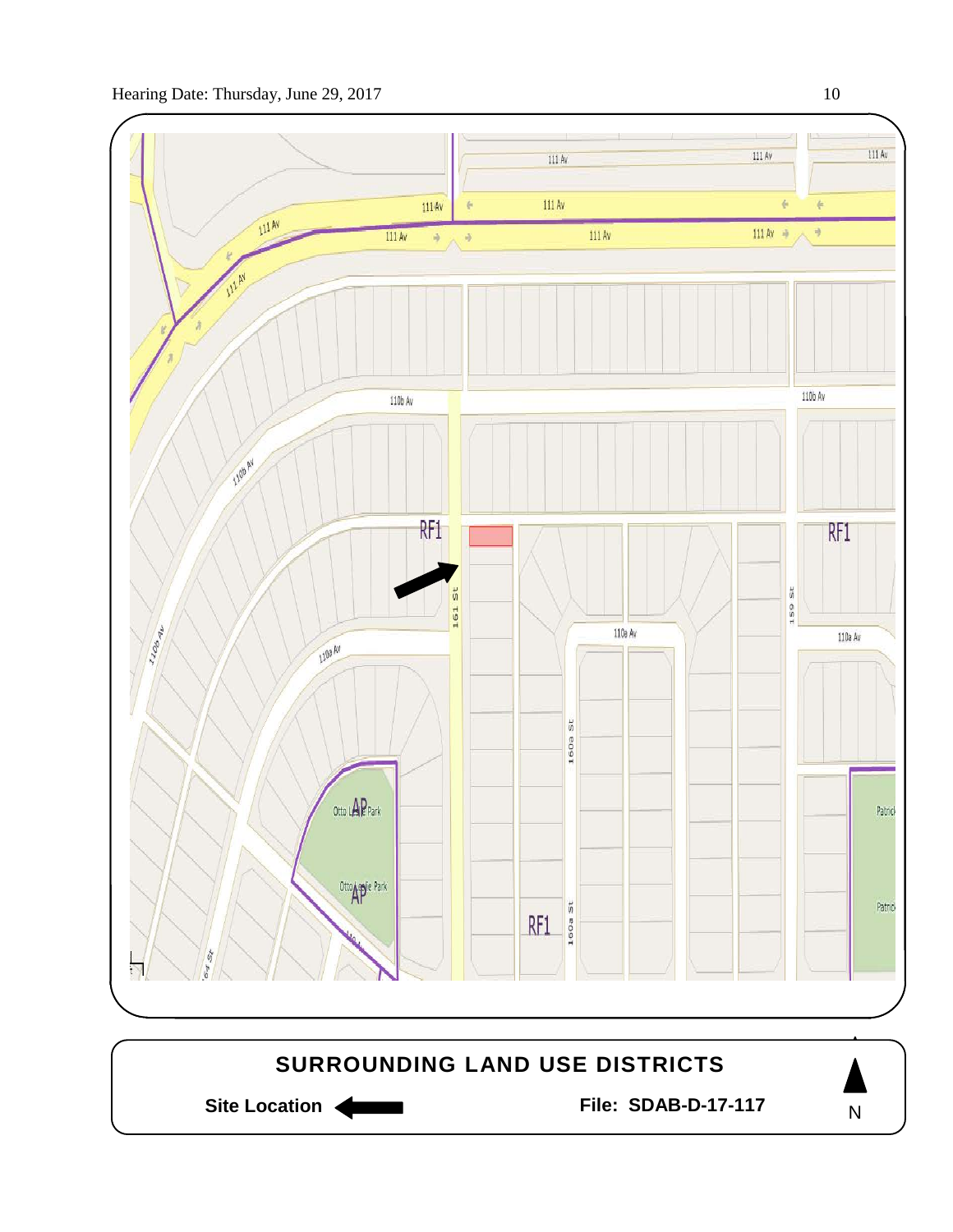Hearing Date: Thursday, June 29, 2017 11 **ITEM II: 10:30 A.M. FILE: SDAB-D-17-118** 

#### AN APPEAL FROM THE DECISION OF THE DEVELOPMENT OFFICER BY AN ADJACENT PROPERTY OWNER

#### APPELLANT:

ADDRESS OF APPELLANT: 164 Warwick Crescent NW

APPLICATION NO.: 240888886-001

APPLICATION TO: Construct a General Retail Store and a

DECISION OF THE DEVELOPMENT AUTHORITY: Approved with Conditions

Space) Use building

DECISION DATE: May 11, 2017

DATE OF APPEAL: June 1, 2017

NOTIFICATION PERIOD: May 18, 2017 through June 1, 2017

RESPONDENT:

MUNICIPAL DESCRIPTION OF SUBJECT PROPERTY: 12410 - 167 Avenue NW

LEGAL DESCRIPTION: Plan 1494NY Blk B

OVERLAY: N/A

ZONE: CSC-Shopping Centre Zone

STATUTORY PLAN: Castle Downs Extension Area Structure Plan

Restaurant (60 square metres Public

#### *Grounds for Appeal*

The Appellant provided the following reasons for appealing the decision of the Development Authority:

> - New building will increase the existing problem of light pollution coming from the area. The LA Fitness is a good example. There is absolutely no reason why the LA Fitness needs to have all their lights turned up at night. It's particularly a greater problem during the winter months with reduced daylight. I know that the residents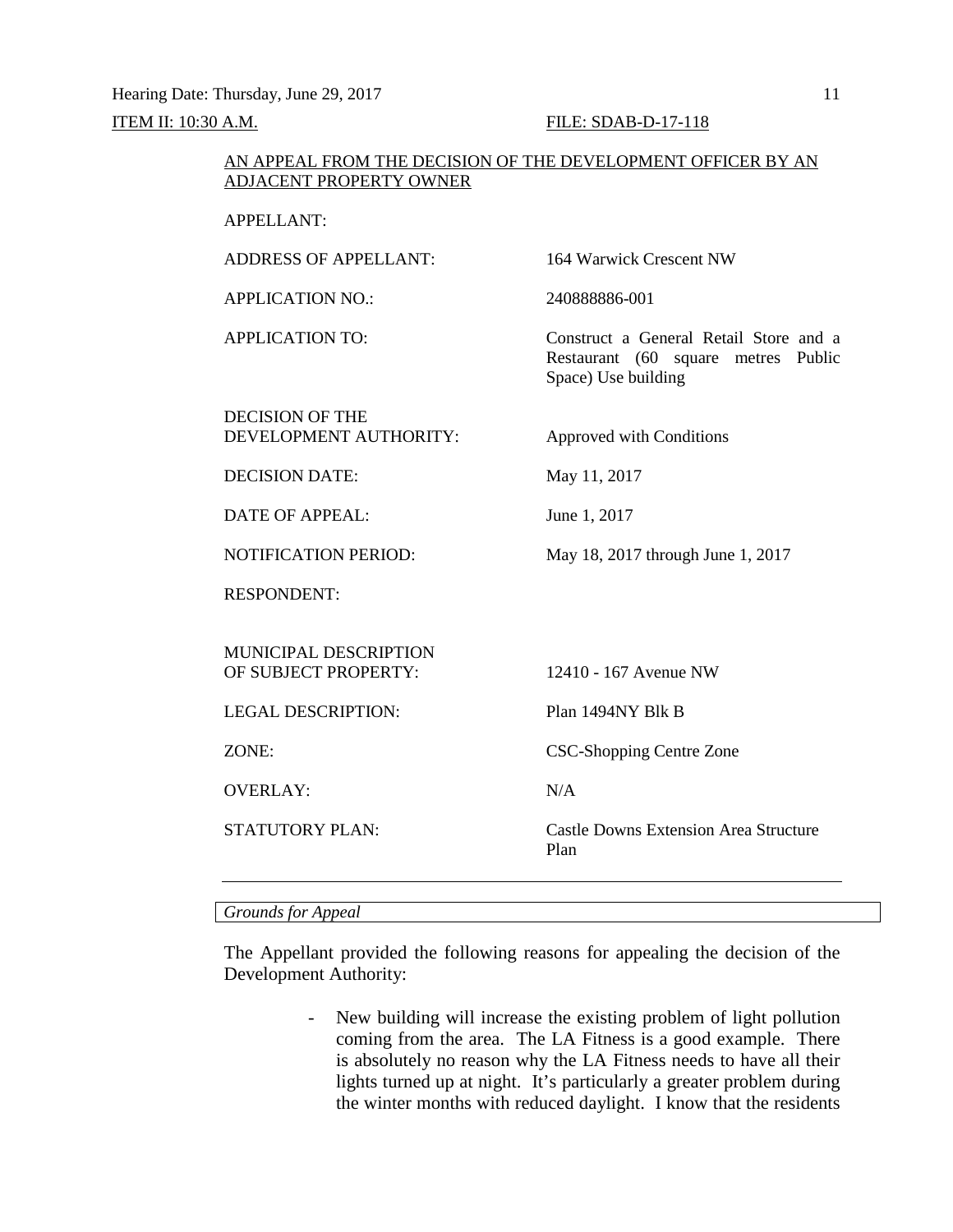of this neighbourhood are complaining about the light issue to us, whether that has turned into a formal complaint I can't speak to. Light intensity should be reduced at night.

- Increased traffic entering the Newcastle Shopping Centre off of 167 Avenue and 123 Street will increase the risk of motor vehicle accidents at these intersections, as drivers often drive through the red light leaving the shopping centre directly behind our house due to the traffic light patterns. A little bit tired of the honking horns.
- Increased traffic through the parking lot between the shopping centre and the LA Fitness. There are no speed bumps in this area of the parking lot. It's pretty much a drag race through there causing vehicular noise.
- Increased noise during the winter months for snow removal. I have called 311 several times and filed complaints about the noise between 11 p.m. and 7 a.m.
- Increased noise for parking lot cleaning during the summer months.
- Already experiencing excessive noise from heavy equipment constructing the Shell gas bar between the hours of 11 p.m. and 7 a.m.
- Depending on the height of the building we don't want to sit in the back yard and see this building staring at us especially at night.
- I'm sure this business will be applying for a sign. Sign will be high, lit up and cause light pollution.
- Increased traffic on 167 Avenue between 127 Street and 112 Street. Speeding is an issue on this road and the City of Edmonton has agreed to perform a traffic study for the use of photo radar and other traffic control endeavours. The speeding/drag racing/noisy vehicles and motor bikes leaving this area is noisy and annoying.
- What are the hours of this business? The increased density of infrastructure and longer business hours will enhance all of the above issues.
- Increased area's where vehicles can hide and sell drugs. This building will be backed onto a storm management pond, increasing area's where crime can take place.
- Reduced our view of the Storm management pond from our backyard which often has several species of brids.

*General Matters*

# **Appeal Information:**

The *Municipal Government Act*, RSA 2000, c M-26 states the following:

# **Grounds for Appeal**

**685(1)** If a development authority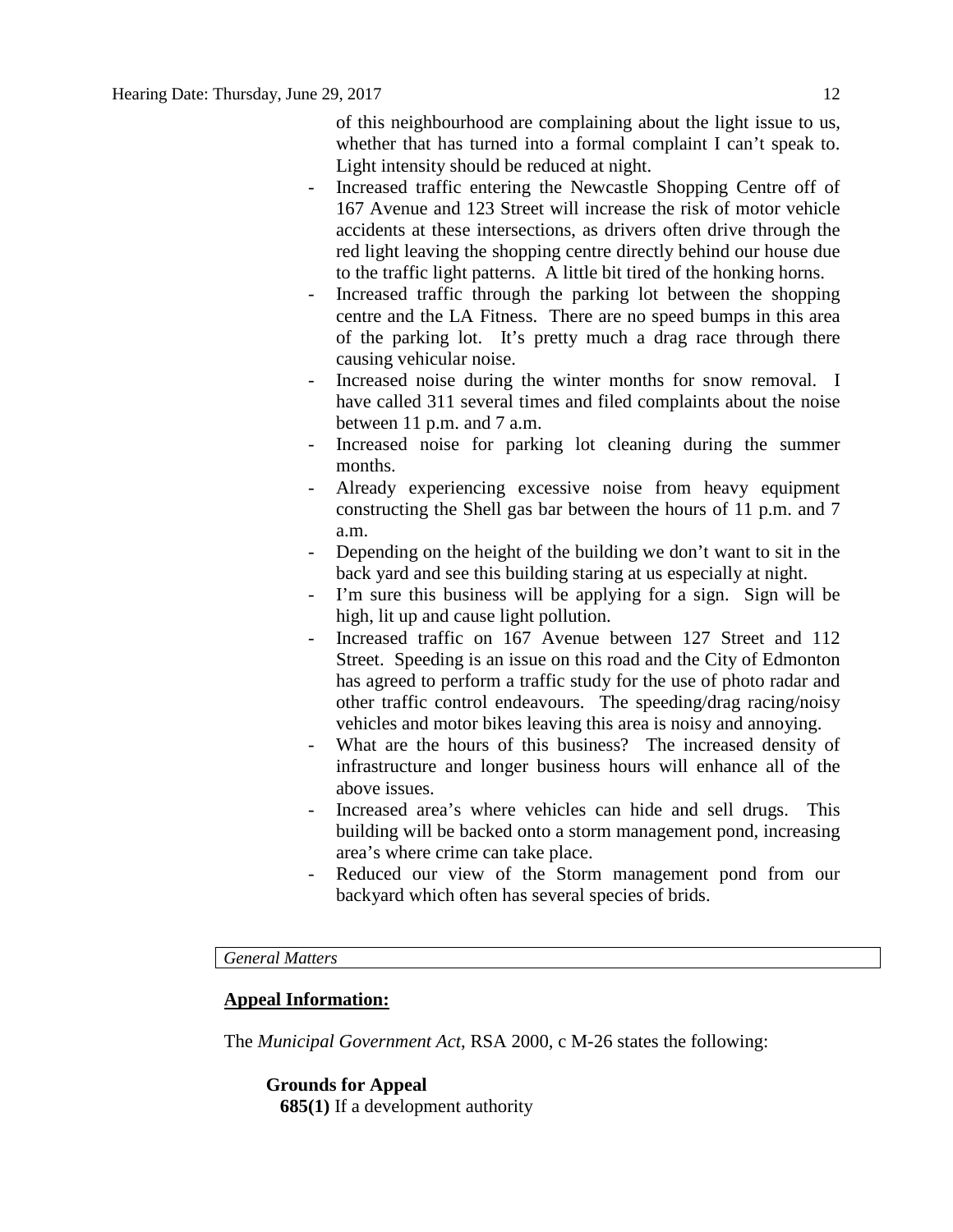- (a) fails or refuses to issue a development permit to a person,
- (b) issues a development permit subject to conditions, or
- (c) issues an order under section 645,

the person applying for the permit or affected by the order under section 645 may appeal to the subdivision and development appeal board.

**(2)** In addition to an applicant under subsection (1), any person affected by an order, decision or development permit made or issued by a development authority may appeal to the subdivision and development appeal board.

#### **Appeals**

- **686(1)** A development appeal to a subdivision and development appeal board is commenced by filing a notice of the appeal, containing reasons, with the board within 14 days,
	- (a) in the case of an appeal made by a person referred to in section 685(1), after
		- (i) the date on which the person is notified of the order or decision or the issuance of the development permit, or

#### **Hearing and Decision**

**687(3)** In determining an appeal, the subdivision and development appeal board

…

- (a.1) must comply with the land use policies and statutory plans and, subject to clause (d), the land use bylaw in effect;
	- …
	- (c) may confirm, revoke or vary the order, decision or development permit or any condition attached to any of them or make or substitute an order, decision or permit of its own;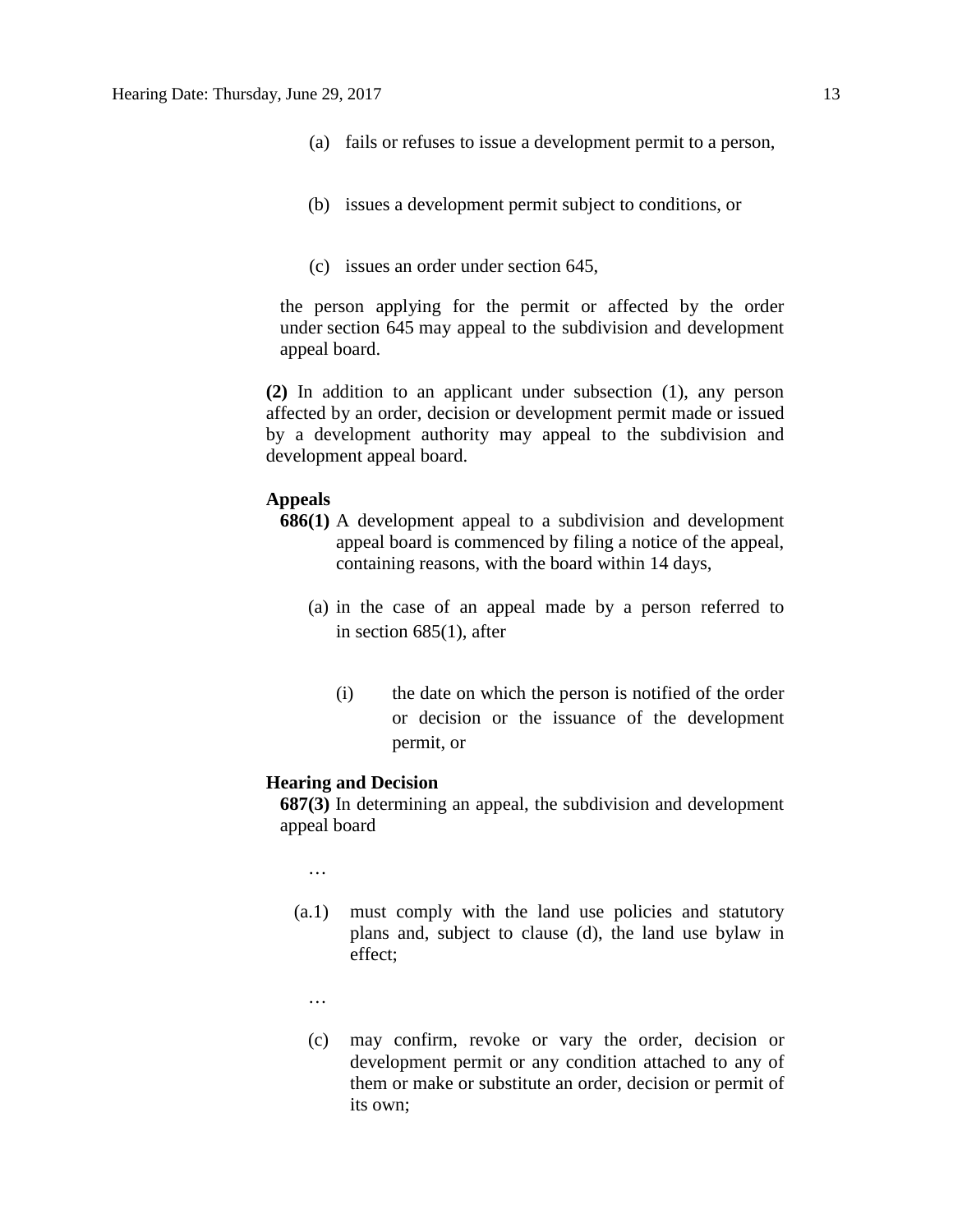- (d) may make an order or decision or issue or confirm the issue of a development permit even though the proposed development does not comply with the land use bylaw if, in its opinion,
	- (i) the proposed development would not
		- (A)unduly interfere with the amenities of the neighbourhood, or
		- (B) materially interfere with or affect the use, enjoyment or value of neighbouring parcels of land,

and

(ii) the proposed development conforms with the use prescribed for that land or building in the land use bylaw.

#### **General Provisions from the** *Edmonton Zoning Bylaw:*

# Under section 320.2(8), **General Retail** is a **Permitted Use** in the **CSC Shopping Centre Zone.**

Under section 7.4(22), **General Retail** means development used for the retail or consignment sale of new goods or merchandise within an enclosed building, not including the sale of gasoline, heavy agricultural and industrial equipment, alcoholic beverages, or goods sold wholesale. Accessory Uses may include the assembly or repair of products sold on Site, or minor public services such as postal services or pharmacies. This Use does not include Aircraft Sales/Rentals, Automotive and Minor Recreation Vehicle Sales/Rentals, Flea Market, Gas Bars, Greenhouses, Plant Nurseries and Garden Centres , Pawn Stores, Major Alcohol Sales, Minor Alcohol Sales, Major Service Stations, Minor Service Stations, Secondhand Stores, and Warehouse Sales.

# Under section 320.2(21), **Restaurants, for less than 200 occupants and 240 square metres of Public Space**, is a **Permitted Use** in the **CSC Shopping Centre Zone.**

Under section 7.4(45), **Restaurant** means development where the primary purpose of the facility is the sale of prepared foods and beverages to the public, for consumption within the premises or off the Site. Minors are never prohibited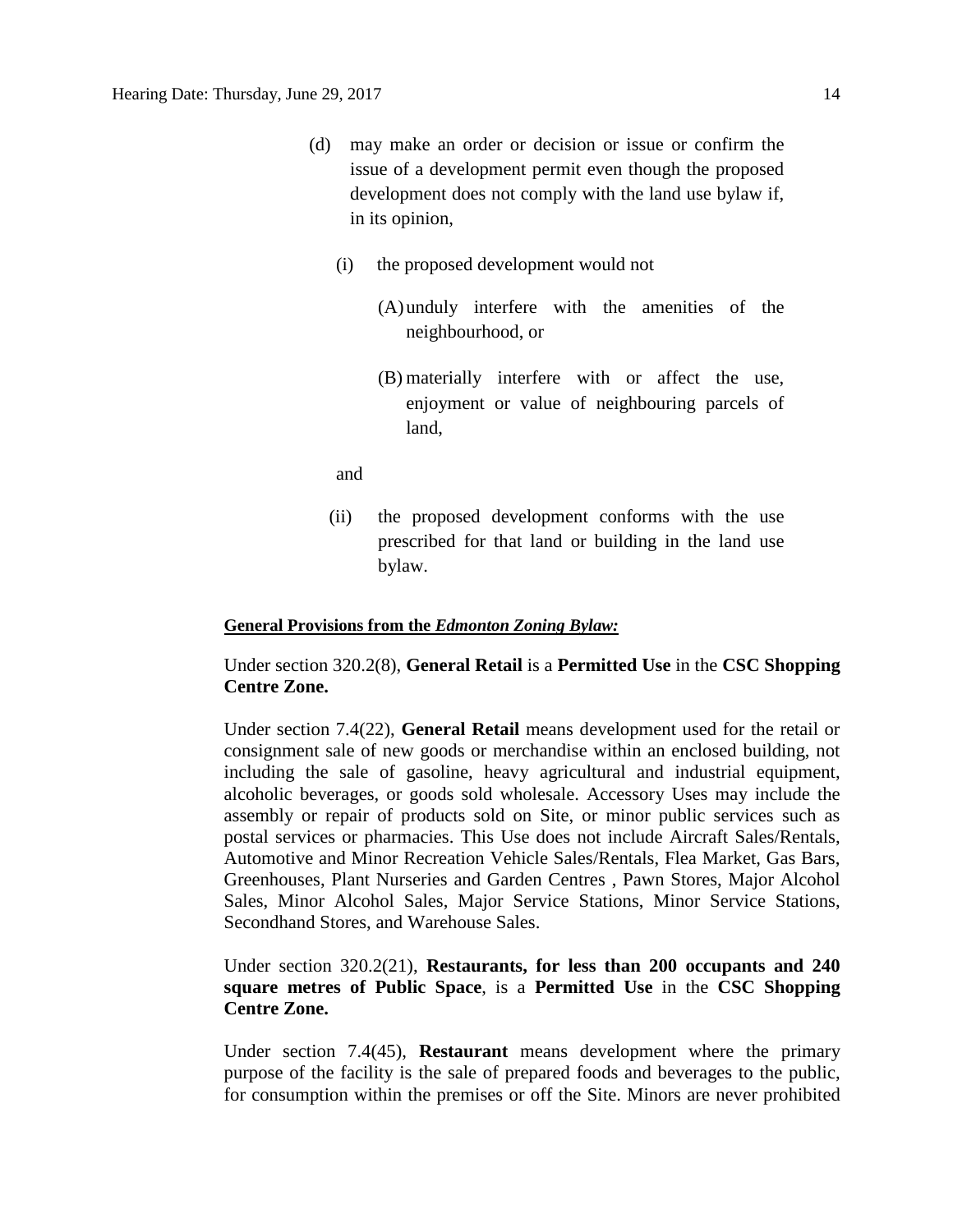### Hearing Date: Thursday, June 29, 2017 15

from any portion of the establishment at any time during the hours of operation. This Use typically has a varied menu, with a fully equipped kitchen and preparation area, and includes fast food and family restaurants.

Section 320.1 states that the **General Purpose** of the **CSC Shopping Centre Zone** is:

to provide for larger shopping centre developments intended to serve a community or regional trade area. Residential, office, entertainment and cultural uses may also be included within such shopping complexes.

# *Parking*

Section 54.2, Schedule 1(A)(12)(a) states any development within a **Commercial Use** not listed separately in this table, with a Floor Area of less than 4500 square metres, requires 1 parking space per 40.0 square metres of Floor Area.

Section 54.2, Schedule 1(A)(24) states a **Restaurant** requires 1 parking space per 3.6 square metres of Public Space except where the proposed development is on a Lot within the boundaries described in Section 54.2.

Section  $54.1(2)(h)$  states in the case of the multiple Use of a Site, the Development Officer shall calculate the vehicular parking, Bicycle Parking and total off-street loading requirement for each individual Use and the total shall be deemed to be the required vehicular parking, Bicycle Parking or off-street loading for the Site, unless the applicant can demonstrate that there is complementary use of the parking or loading facilities which would warrant a reduction in the requirements. Where such reduction is made, this shall be considered a variance and the Development Officer shall state the reduction and the reasons for it on the Development Permit.

Under Section 6.1(38), **Floor Area** means the total Floor Area of the building or structure, contained within the outside surface of the exterior and Basement walls, provided that in the case of a wall containing windows, the glazing line of windows may be used.

Under Section 6.1(86), **Public Space** means space that is part of an establishment, which is open to the public and not restricted to only employees. This definition does not include kitchens, administrative offices, food or drink preparation areas.

# **Development Officer's Determination:**

Parking - The site has 322 parking spaces, instead of 352. (Section 54.2 Schedule 1)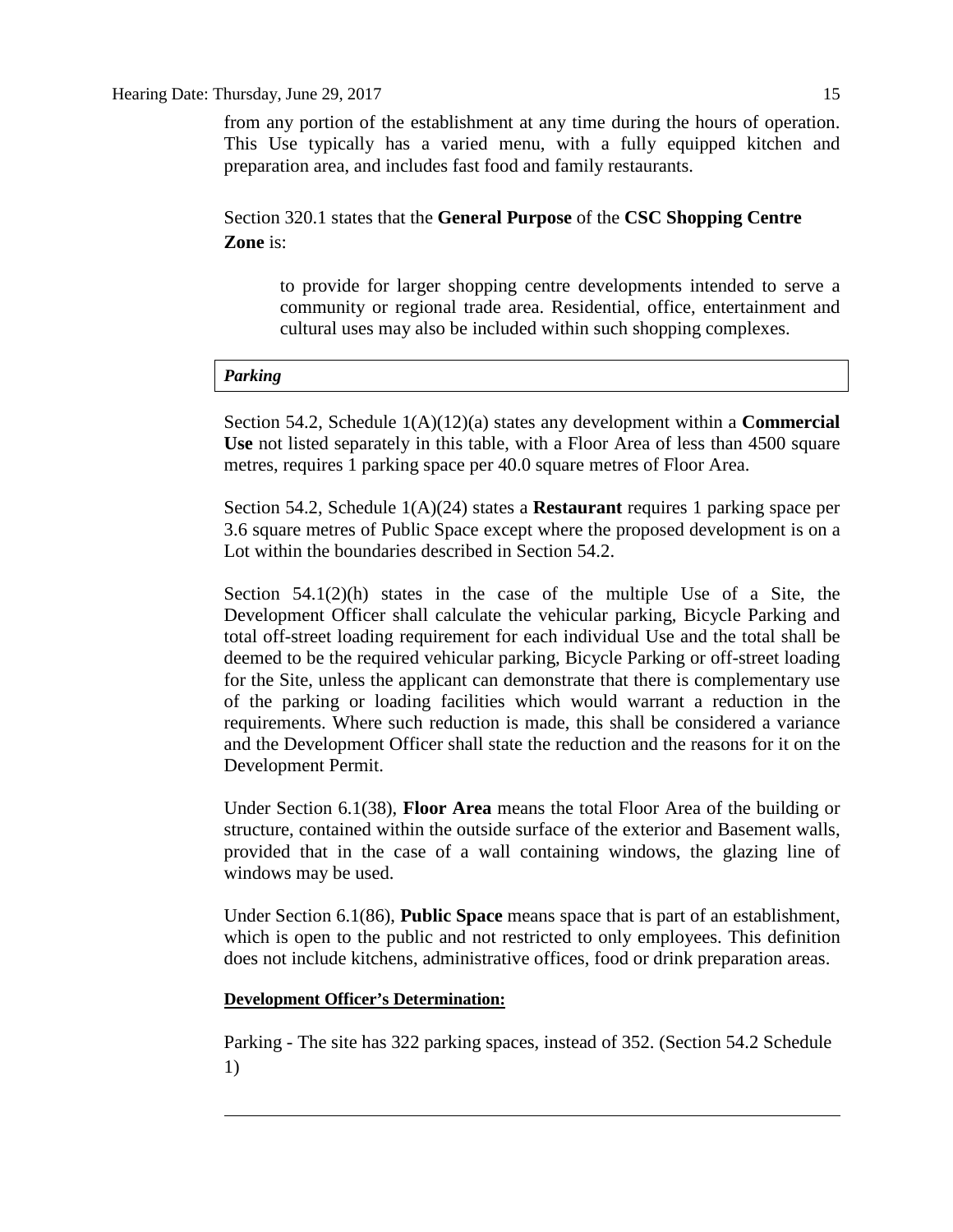## Notice to Applicant/Appellant

Provincial legislation requires that the Subdivision and Development Appeal Board issue its official decision in writing within fifteen days of the conclusion of the hearing. Bylaw No. 11136 requires that a verbal announcement of the Board's decision shall be made at the conclusion of the hearing of an appeal, but the verbal decision is not final nor binding on the Board until the decision has been given in writing in accordance with the *Municipal Government Act*.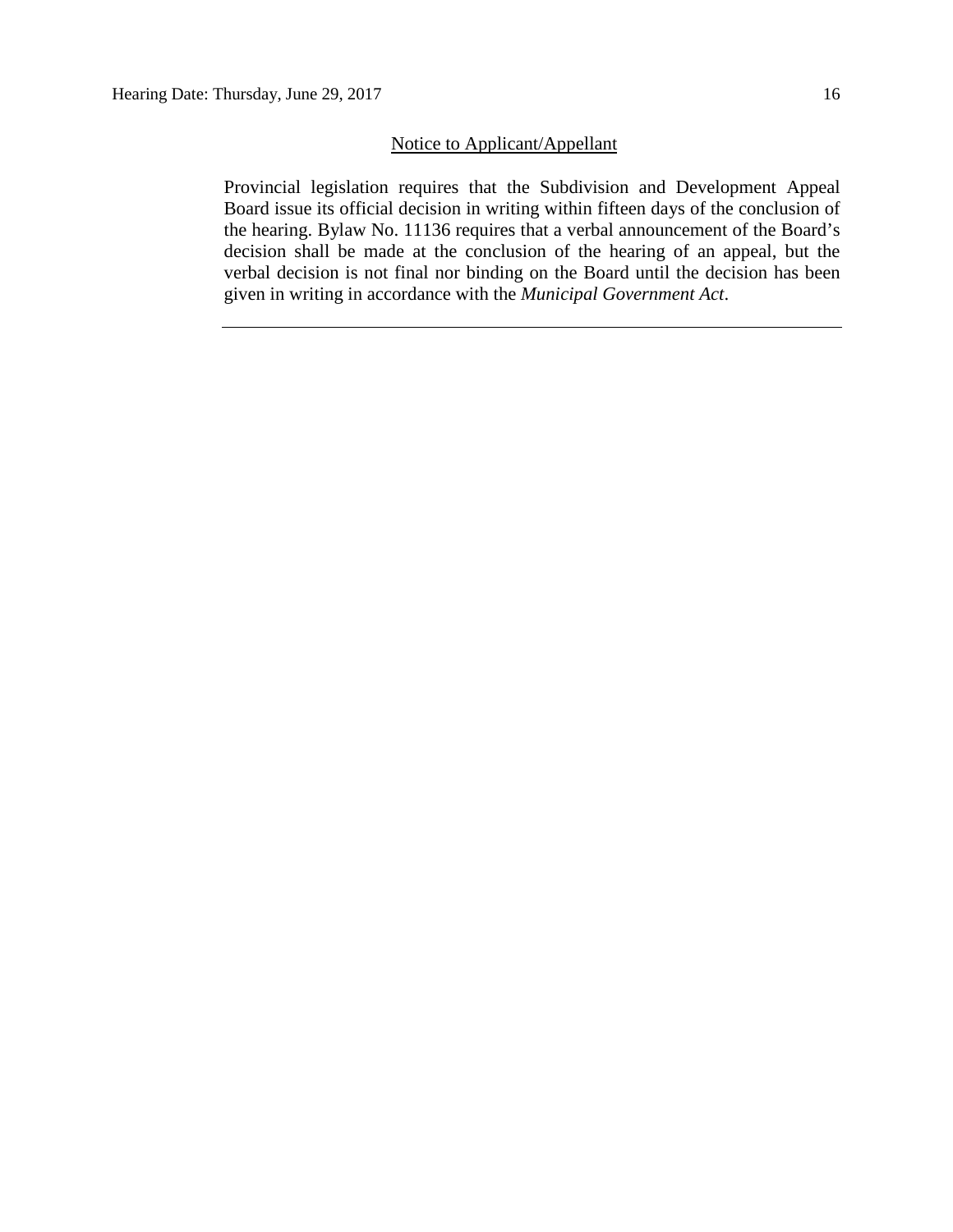| $_b$ $^{\circ}$<br><b>dmönton</b>                                                             | Project Number: 240888886-001<br>Application Date:<br>FEB 08, 2017<br>Printed:<br>June 1, 2017 at 1:07 PM<br>$1$ of $4$<br>Page:            |
|-----------------------------------------------------------------------------------------------|---------------------------------------------------------------------------------------------------------------------------------------------|
|                                                                                               | <b>Major Development Permit</b>                                                                                                             |
| the limitations and conditions of this permit, of the Edmonton Zoning Bylaw 12800 as amended. | This document is a record of a Development Permit application, and a record of the decision for the undertaking described below, subject to |
| Applicant                                                                                     | Property Address(es) and Legal Description(s)<br>12410 - 167 AVENUE NW                                                                      |
|                                                                                               | Plan 1494NY Blk B                                                                                                                           |
|                                                                                               | Specific Address(es)                                                                                                                        |
|                                                                                               | Suite:<br>12448 - 167 AVENUE NW                                                                                                             |
|                                                                                               | Entryway: 12420 - 167 AVENUE NW                                                                                                             |
|                                                                                               | Entryway: 12424 - 167 AVENUE NW                                                                                                             |
|                                                                                               | Entryway: 12428 - 167 AVENUE NW                                                                                                             |
|                                                                                               | Entryway: 12432 - 167 AVENUE NW                                                                                                             |
|                                                                                               | Entryway: 12436 - 167 AVENUE NW                                                                                                             |
|                                                                                               | Entryway: 12440 - 167 AVENUE NW                                                                                                             |
|                                                                                               | Entryway: 12444 - 167 AVENUE NW                                                                                                             |
|                                                                                               | Entryway: 12448 - 167 AVENUE NW                                                                                                             |
|                                                                                               | Building:<br>12420 - 167 AVENUE NW                                                                                                          |
| <b>Scope of Permit</b>                                                                        |                                                                                                                                             |
| To construct a General Retail Stores and a Restaurants (60 sq.m Public Space) Use building.   |                                                                                                                                             |
|                                                                                               |                                                                                                                                             |
| <b>Permit Details</b>                                                                         |                                                                                                                                             |
|                                                                                               |                                                                                                                                             |
| Class of Permit: Class B<br>Gross Floor Area (sq.m.): 804                                     | Contact Person:<br>Lot Grading Needed?: Y                                                                                                   |
| New Sewer Service Required; N                                                                 | NumberOfMainFloorDwellings:                                                                                                                 |
| Site Area (sq. m.): 20542                                                                     | Stat, Plan Overlay/Annex Area: (none)                                                                                                       |
| I/We certify that the above noted details are correct,                                        |                                                                                                                                             |
| Applicant signature:                                                                          |                                                                                                                                             |
| <b>Development Permit Decision</b>                                                            |                                                                                                                                             |
| Approved                                                                                      |                                                                                                                                             |
|                                                                                               |                                                                                                                                             |
|                                                                                               |                                                                                                                                             |
|                                                                                               |                                                                                                                                             |
|                                                                                               |                                                                                                                                             |
|                                                                                               |                                                                                                                                             |
|                                                                                               |                                                                                                                                             |
|                                                                                               |                                                                                                                                             |
|                                                                                               |                                                                                                                                             |
|                                                                                               |                                                                                                                                             |
|                                                                                               |                                                                                                                                             |
|                                                                                               |                                                                                                                                             |
|                                                                                               |                                                                                                                                             |
|                                                                                               |                                                                                                                                             |
|                                                                                               | The permit holder is advised to read the reverse for important information concerning this decision.                                        |
|                                                                                               |                                                                                                                                             |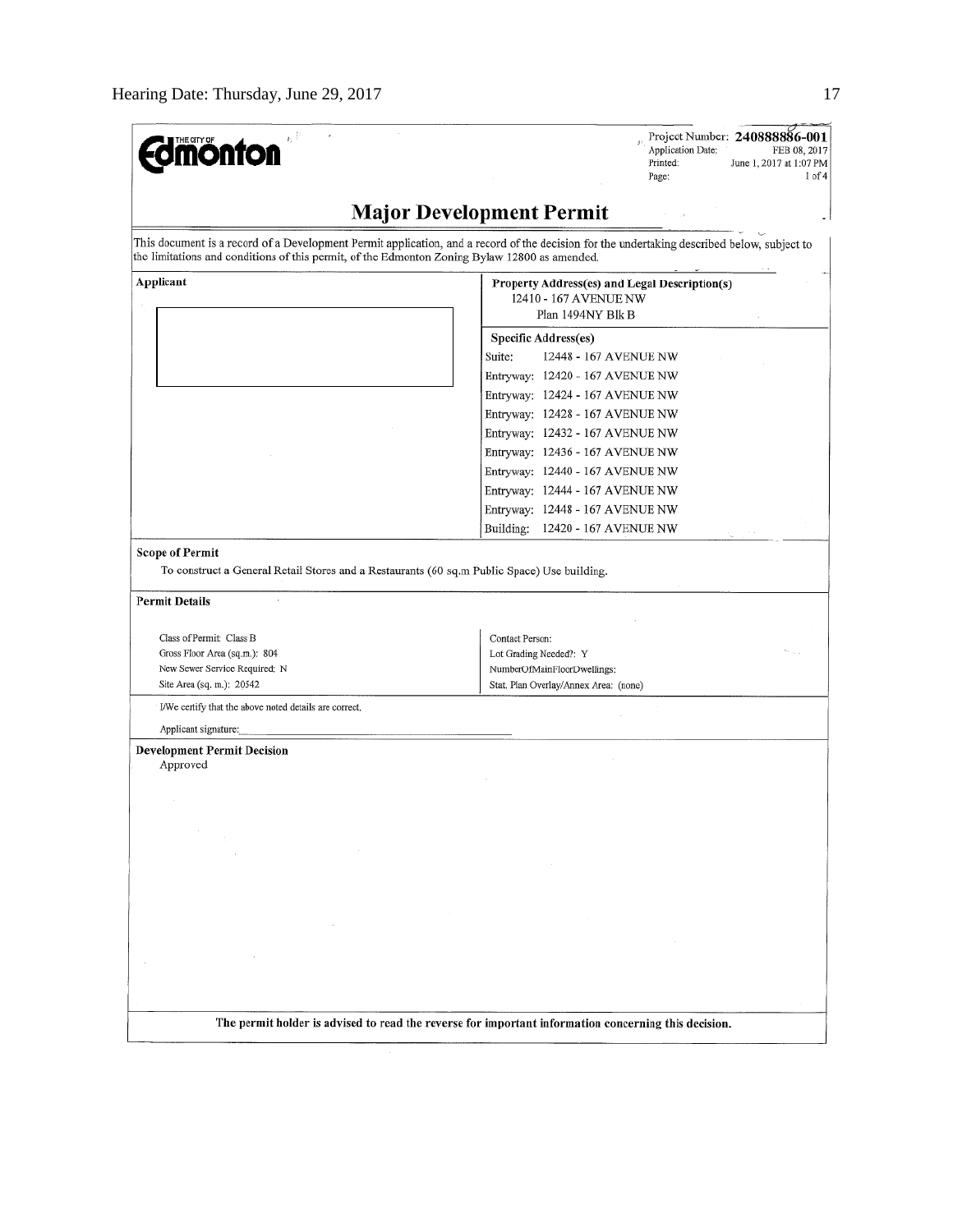| <b>dmönton</b>                                                                                                                                                                                                                                                                                                                                                                                                                                                                                                                                                                                                                                                                                                                                                                                                                                                                                                                                                                                            | Project Number: 240888886-001<br>Application Date:<br>FEB 08, 2017<br>Printed:<br>June 1, 2017 at 1:07 PM<br>$2$ of $4$<br>Page: |  |  |  |  |  |  |  |
|-----------------------------------------------------------------------------------------------------------------------------------------------------------------------------------------------------------------------------------------------------------------------------------------------------------------------------------------------------------------------------------------------------------------------------------------------------------------------------------------------------------------------------------------------------------------------------------------------------------------------------------------------------------------------------------------------------------------------------------------------------------------------------------------------------------------------------------------------------------------------------------------------------------------------------------------------------------------------------------------------------------|----------------------------------------------------------------------------------------------------------------------------------|--|--|--|--|--|--|--|
| <b>Major Development Permit</b>                                                                                                                                                                                                                                                                                                                                                                                                                                                                                                                                                                                                                                                                                                                                                                                                                                                                                                                                                                           |                                                                                                                                  |  |  |  |  |  |  |  |
| <b>Subject to the Following Conditions</b><br>1. PRIOR TO THE RELEASE OF DRAWINGS FOR BUILDING PERMIT REVIEW, the applicant or property owner shall pay<br>a Lot Grading Fee of \$458.92.                                                                                                                                                                                                                                                                                                                                                                                                                                                                                                                                                                                                                                                                                                                                                                                                                 |                                                                                                                                  |  |  |  |  |  |  |  |
| 2. PRIOR TO THE RELEASE OF DRAWINGS FOR BUILDING PERMIT REVIEW, the applicant or property owner shall<br>provide a guaranteed security to ensure that landscaping is provided and maintained for two growing seasons. The Landscape<br>Security may be held for two full years after the landscaping has been completed. This security may take the following forms:<br>i) cash to a value equal to 100% of the established landscaping costs; or<br>ii) an irrevocable letter of credit having a value equivalent to 100% of the established landscaping costs.<br>Any letter of credit shall allow for partial draws. If the landscaping is not completed in accordance with the approved Landscape<br>Plan(s) within one growing season after completion of the development or if the landscaping is not well maintained and in a healthy<br>condition two growing seasons after completion of the landscaping, the City may draw on the security for its use absolutely.<br>(Reference Section 55(8)) |                                                                                                                                  |  |  |  |  |  |  |  |
| 3. Any outdoor lighting for any development shall be located and arranged so that no direct rays of light are directed at any<br>adjoining properties, or interfere with the effectiveness of any traffic control devices. (Reference Section 51)                                                                                                                                                                                                                                                                                                                                                                                                                                                                                                                                                                                                                                                                                                                                                         |                                                                                                                                  |  |  |  |  |  |  |  |
| 4. Parking spaces for People with Disabilities shall be identified as parking spaces for the disabled through the use of appropriate<br>signage, in accordance with Provincial standards. (Reference Section 54.1(3)(a)(iii))                                                                                                                                                                                                                                                                                                                                                                                                                                                                                                                                                                                                                                                                                                                                                                             |                                                                                                                                  |  |  |  |  |  |  |  |
| 5. All required parking and loading facilities shall only be used for the purpose of accommodating the vehicles of clients,<br>customers, employees, members, residents or visitors in connection with the building or Use for which the parking and loading<br>facilities are provided, and the parking and loading facilities shall not be used for driveways, access or egress, commercial repair<br>work, display, sale or storage of goods of any kind. (Reference Section 54.1(1)(c))                                                                                                                                                                                                                                                                                                                                                                                                                                                                                                               |                                                                                                                                  |  |  |  |  |  |  |  |
| 6. Bicycle Parking shall be designed so that bicycles may be securely locked to the rack, railing or other such device without undue<br>inconvenience and shall be reasonably safeguarded from intentional or accidental damage, in accordance with the following<br>standards:                                                                                                                                                                                                                                                                                                                                                                                                                                                                                                                                                                                                                                                                                                                           |                                                                                                                                  |  |  |  |  |  |  |  |
| i. Bicycle Parking shall hold the bicycle securely by means of the frame. The frame shall be supported so that the bicycle cannot<br>fall or be pushed over causing damage to the bicycle.<br>ii. Bicycle parking shall accommodate:<br>A. locking both the frame and the wheels to the rack, railing or other such device with a high security U-shaped shackle<br>lock, if the cyclist removes the front wheel;<br>B. locking the frame and one wheel to the rack, railing or other such device with a high security U-shaped shackle lock, if<br>the cyclist leaves both wheels on the bicycle; and<br>C. locking the frame and wheels both to the rack, railing or other such device with a chain or cable not longer than 2.0 m<br>without the removal of any wheels. (Reference Section $54.3(3)(a)$ )                                                                                                                                                                                              |                                                                                                                                  |  |  |  |  |  |  |  |
| 7. Bicycle parking racks, railings or other such devices shall be anchored securely to a hardsurface or fixed structure. (Reference<br>Section 54.3(3)(b))                                                                                                                                                                                                                                                                                                                                                                                                                                                                                                                                                                                                                                                                                                                                                                                                                                                |                                                                                                                                  |  |  |  |  |  |  |  |
| 8. No parking, loading, storage, trash collection, outdoor service or display area shall be permitted within a Setback. (Reference<br>Section 320.4(5))                                                                                                                                                                                                                                                                                                                                                                                                                                                                                                                                                                                                                                                                                                                                                                                                                                                   |                                                                                                                                  |  |  |  |  |  |  |  |
| 9. Access from the site to 167 Avenue and 127 Street exist as shown on the Enclosure. Any modification to the existing accesses<br>requires the review and approval of Transportation Planning and Engineering.                                                                                                                                                                                                                                                                                                                                                                                                                                                                                                                                                                                                                                                                                                                                                                                           |                                                                                                                                  |  |  |  |  |  |  |  |
| 10. There may be utilities within road right-of-way not specified that must be considered during construction. The owner/applicant<br>is responsible for the location of all underground and above ground utilities and maintaining required clearances as specified by the<br>utility companies. Alberta One-Call (1-800-242-3447) and Shaw Cable (1-866-344-7429; www.digshaw.ca) should be contacted at<br>least two weeks prior to the work beginning to have utilities located. Any costs associated with relocations and/or removals shall be<br>at the expense of the owner/applicant.                                                                                                                                                                                                                                                                                                                                                                                                             |                                                                                                                                  |  |  |  |  |  |  |  |
| 11. Any hoarding or construction taking place on road right-of-way requires an OSCAM (On-Street Construction and<br>Maintenance) permit. OSCAM permit applications require Transportation Management Plan (TMP) information. The TMP must<br>$\mathbb{E}_{\mathcal{F}}$ . Then $\mathcal{F}=\mathcal{F}$                                                                                                                                                                                                                                                                                                                                                                                                                                                                                                                                                                                                                                                                                                  |                                                                                                                                  |  |  |  |  |  |  |  |
| The permit holder is advised to read the reverse for important information concerning this decision.                                                                                                                                                                                                                                                                                                                                                                                                                                                                                                                                                                                                                                                                                                                                                                                                                                                                                                      |                                                                                                                                  |  |  |  |  |  |  |  |
|                                                                                                                                                                                                                                                                                                                                                                                                                                                                                                                                                                                                                                                                                                                                                                                                                                                                                                                                                                                                           |                                                                                                                                  |  |  |  |  |  |  |  |
|                                                                                                                                                                                                                                                                                                                                                                                                                                                                                                                                                                                                                                                                                                                                                                                                                                                                                                                                                                                                           |                                                                                                                                  |  |  |  |  |  |  |  |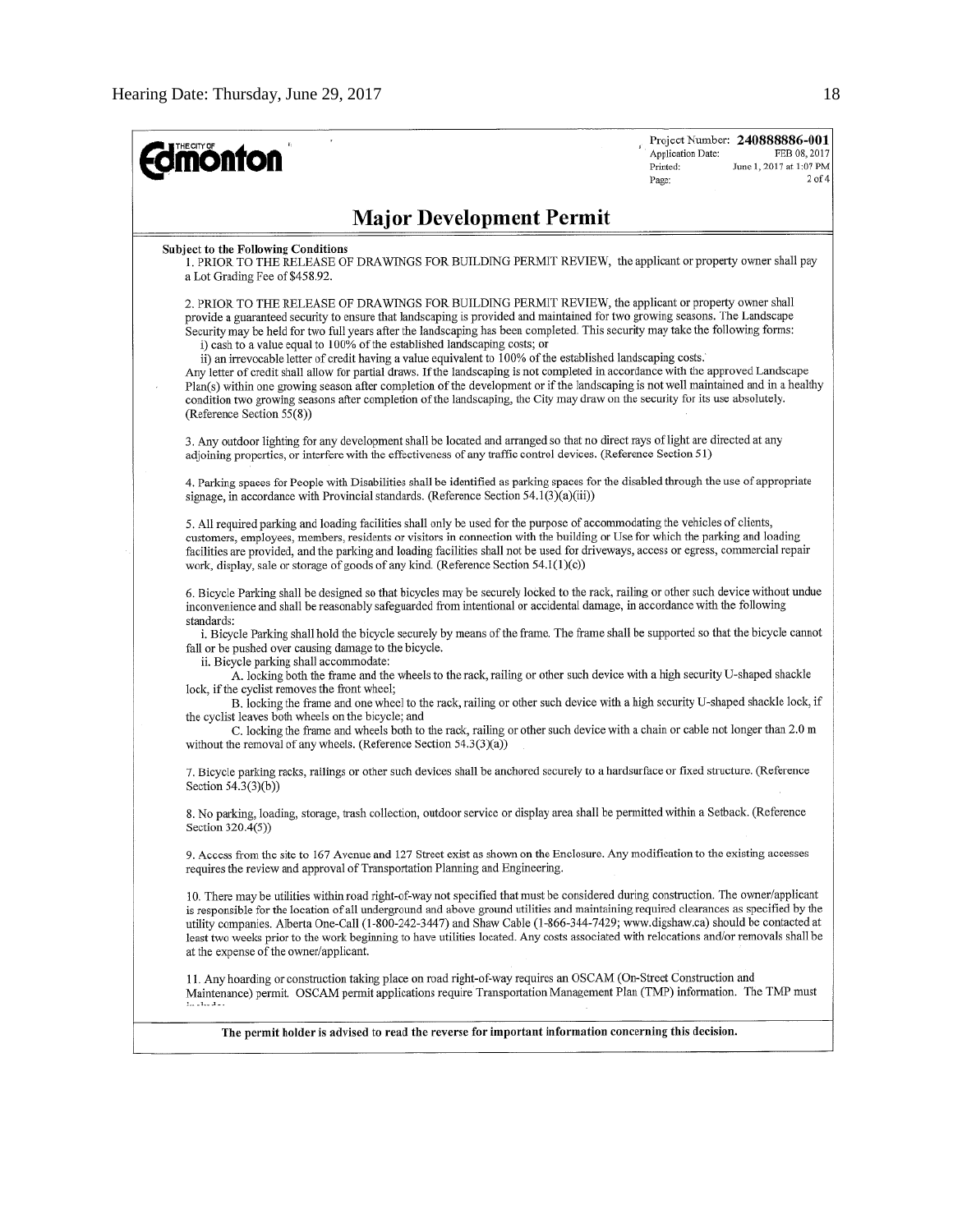| <b>mönton</b>                                                                                                                                                                                                                                                                                                                                                                                                                                                                                                                                                 | Project Number: 240888886-001<br>Application Date:<br>FEB 08, 2017<br>Printed:<br>June 1, 2017 at 1:07 PM<br>$3$ of $4$<br>Page: |
|---------------------------------------------------------------------------------------------------------------------------------------------------------------------------------------------------------------------------------------------------------------------------------------------------------------------------------------------------------------------------------------------------------------------------------------------------------------------------------------------------------------------------------------------------------------|----------------------------------------------------------------------------------------------------------------------------------|
| <b>Major Development Permit</b>                                                                                                                                                                                                                                                                                                                                                                                                                                                                                                                               |                                                                                                                                  |
| mciuae:<br>• the start/finish date of project;<br>• accommodation of pedestrians and vehicles during construction;<br>• confirmation of lay down area within legal road right of way if required;<br>• and to confirm if crossing the sidewalk and/or boulevard is required to temporarily access the site.<br>It should be noted that the hoarding must not damage boulevard trees. The owner or Prime Contractor must apply for an OSCAM<br>online at: http://www.edmonton.ca/transportation/on your streets/on-street-construction-maintenance-permit.aspx |                                                                                                                                  |
| 12. Any sidewalk or boulevard damage occurring as a result of construction traffic must be restored to the satisfaction of<br>Transportation Planning and Engineering, as per Section 15.5(f) of the Zoning Bylaw. The sidewalks and boulevard will be<br>inspected by Transportation Planning and Engineering prior to construction, and again once construction is complete. All expenses<br>incurred for repair are to be borne by the owner.                                                                                                              |                                                                                                                                  |
| <b>ADVISEMENTS</b>                                                                                                                                                                                                                                                                                                                                                                                                                                                                                                                                            |                                                                                                                                  |
| a. The Development Permit shall not be valid unless and until the conditions of approval, save those of a continuing nature, have<br>been fulfilled; and no notice of appeal from such approval has been served on the Subdivision and Development Appeal Board<br>within the time period specified in subsection 21.1. (Reference Section 17.1)                                                                                                                                                                                                              |                                                                                                                                  |
| b. Signs require separate Development Applications.                                                                                                                                                                                                                                                                                                                                                                                                                                                                                                           |                                                                                                                                  |
| c. The City of Edmonton does not conduct independent environmental checks of land within the City. If you are concerned about<br>the suitability of this property for any purpose, you should conduct your own tests and reviews. The City of Edmonton, in issuing<br>this Development Permit, makes no representations and offers no warranties as to the suitability of the property for any purpose or<br>as to the presence or absence of any environmental contaminants on the property.                                                                 |                                                                                                                                  |
| d. A Building Permit is required for any construction or change in use of a building. For a building permit, and prior to the Plans<br>Examination review, you require construction drawings and the payment of fees. Please contact the 311 Call Centre for further<br>information.                                                                                                                                                                                                                                                                          |                                                                                                                                  |
| e. This Development Permit is NOT a Business Licence. A separate application must be made for a Business Licence. Please<br>contact the 311 Call Centre (780-442-5311) for further information.                                                                                                                                                                                                                                                                                                                                                               |                                                                                                                                  |
| f. An approved Development Permit means that the proposed development has been reviewed against the provisions of this bylaw.<br>It does not remove obligations to conform with other legislation, bylaws or land title instruments including, but not limited to, the<br>Municipal Government Act, the Safety Codes Act or any caveats, restrictive covenants or easements that might be attached to the<br>Site. (Reference Section 5.2)                                                                                                                    |                                                                                                                                  |
| g. Future development applications changing the use in any of the units within the new building that further the deficiency in the<br>required parking will require a parking justification including field observations to be submitted by the applicant to the satisfaction<br>of Transportation Planning and Engineering.                                                                                                                                                                                                                                  |                                                                                                                                  |
| h. Drainage Assessments:<br>Storm and sanitary PACs have been paid under Servicing Agreement No. C-427; Rapperswill Commercial stage 2.<br>Expansion Assessment has been paid under Servicing Agreement No. C-427; Rapperswill Commercial stage 2.<br>Based on our records, the entire property was previously assessed and paid for Sanitary Sewer Trunk Charges under<br>DP#149377494-002.                                                                                                                                                                  |                                                                                                                                  |
| The above assessment is made based on information currently available to our Department. Should such information change in the<br>future, a new assessment will have to be made.                                                                                                                                                                                                                                                                                                                                                                              |                                                                                                                                  |
| i. In addition to the above items, if required, the applicant/owner shall pay for the installation cost of sewer services to property<br>line. For details, please send inquiries to wass drainage@edmonton.ca                                                                                                                                                                                                                                                                                                                                                |                                                                                                                                  |
| j. Unless otherwise stated, all above references to section numbers refer to the authority under the Edmonton Zoning Bylaw 12800<br>as amended.                                                                                                                                                                                                                                                                                                                                                                                                               |                                                                                                                                  |
| The permit holder is advised to read the reverse for important information concerning this decision.                                                                                                                                                                                                                                                                                                                                                                                                                                                          |                                                                                                                                  |
|                                                                                                                                                                                                                                                                                                                                                                                                                                                                                                                                                               |                                                                                                                                  |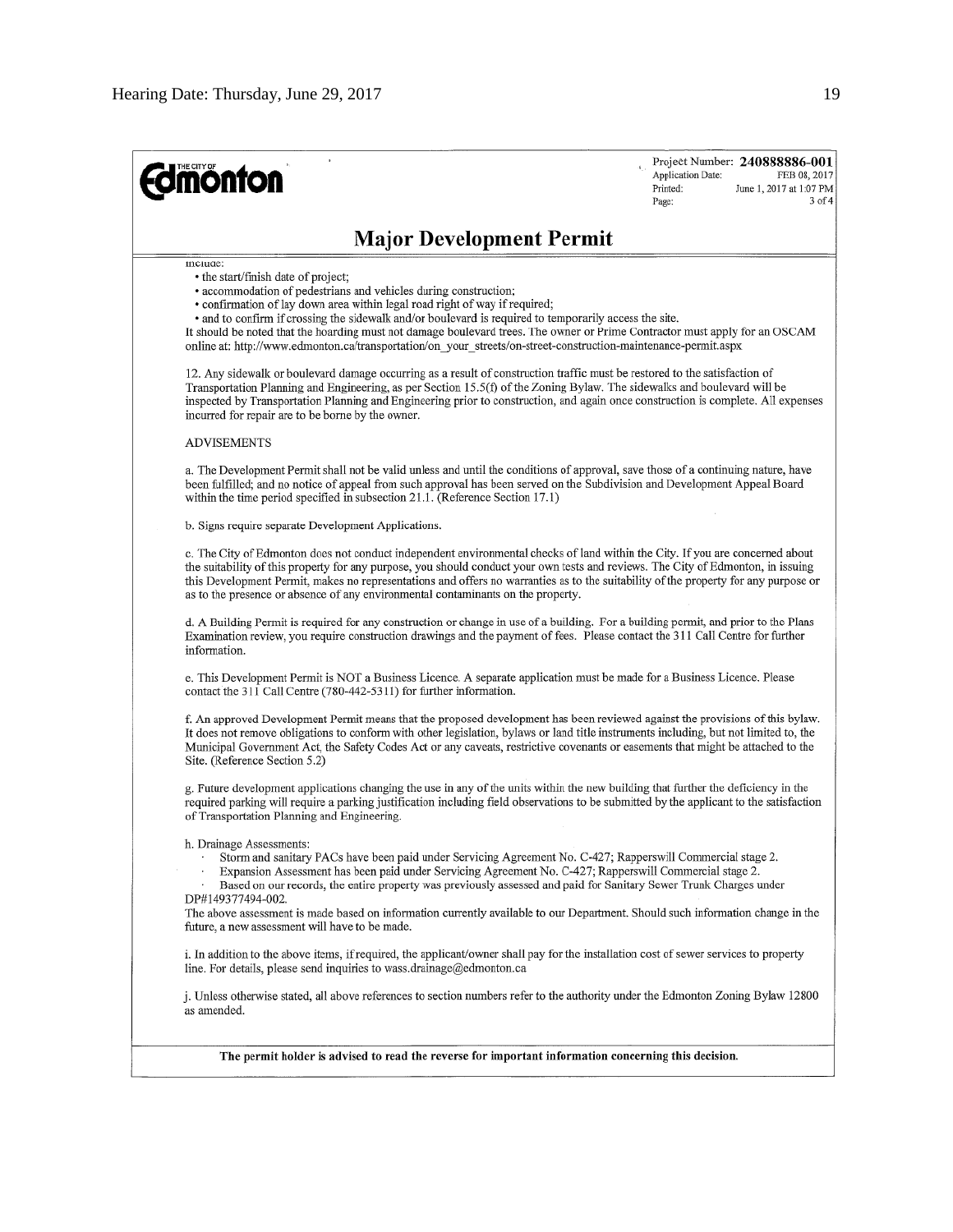| <b>monton</b>                                                                         |                                                       |                                                                                                                                |                                  | Application Date:<br>Printed:<br>Page:    | Project Number: 240888886-001<br>FEB 08, 2017<br>June 1, 2017 at 1:07 PM<br>4 of 4 |
|---------------------------------------------------------------------------------------|-------------------------------------------------------|--------------------------------------------------------------------------------------------------------------------------------|----------------------------------|-------------------------------------------|------------------------------------------------------------------------------------|
|                                                                                       |                                                       | <b>Major Development Permit</b>                                                                                                |                                  |                                           |                                                                                    |
| Variances                                                                             |                                                       | Parking - The site has 322 parking spaces, instead of 352. (Section 54.2 Schedule 1)                                           |                                  |                                           |                                                                                    |
| <b>Rights of Appeal</b><br>Amendment Act.                                             |                                                       | This approval is subject to the right of appeal as outlined in Chapter 24, Section 683 through 689 of the Municipal Government |                                  |                                           |                                                                                    |
| Issue Date: May 11, 2017<br>Notice Period Begins: May 18, 2017                        | Development Authority: BELZILE, PAUL                  | Ends:Jun 01, 2017                                                                                                              |                                  | Signature:                                |                                                                                    |
|                                                                                       |                                                       |                                                                                                                                |                                  |                                           |                                                                                    |
| Fees<br>Dev. Application Fee for GFA<br>Major Dev. Application Fee<br>Lot Grading Fee | <b>Fee Amount</b><br>\$376.00<br>\$929.00<br>\$458.92 | <b>Amount Paid</b><br>\$376.00<br>\$929.00                                                                                     | Receipt#<br>03959081<br>03959081 | Date Paid<br>Mar 03, 2017<br>Mar 03, 2017 |                                                                                    |
| Total GST Amount:<br>Totals for Permit:<br>(\$458.92 outstanding)                     | \$0.00<br>\$1,763.92                                  | \$1,305.00                                                                                                                     |                                  |                                           |                                                                                    |
| $\sim 10^{-11}$                                                                       |                                                       |                                                                                                                                |                                  |                                           |                                                                                    |
|                                                                                       |                                                       | The permit holder is advised to read the reverse for important information concerning this decision.                           |                                  |                                           |                                                                                    |